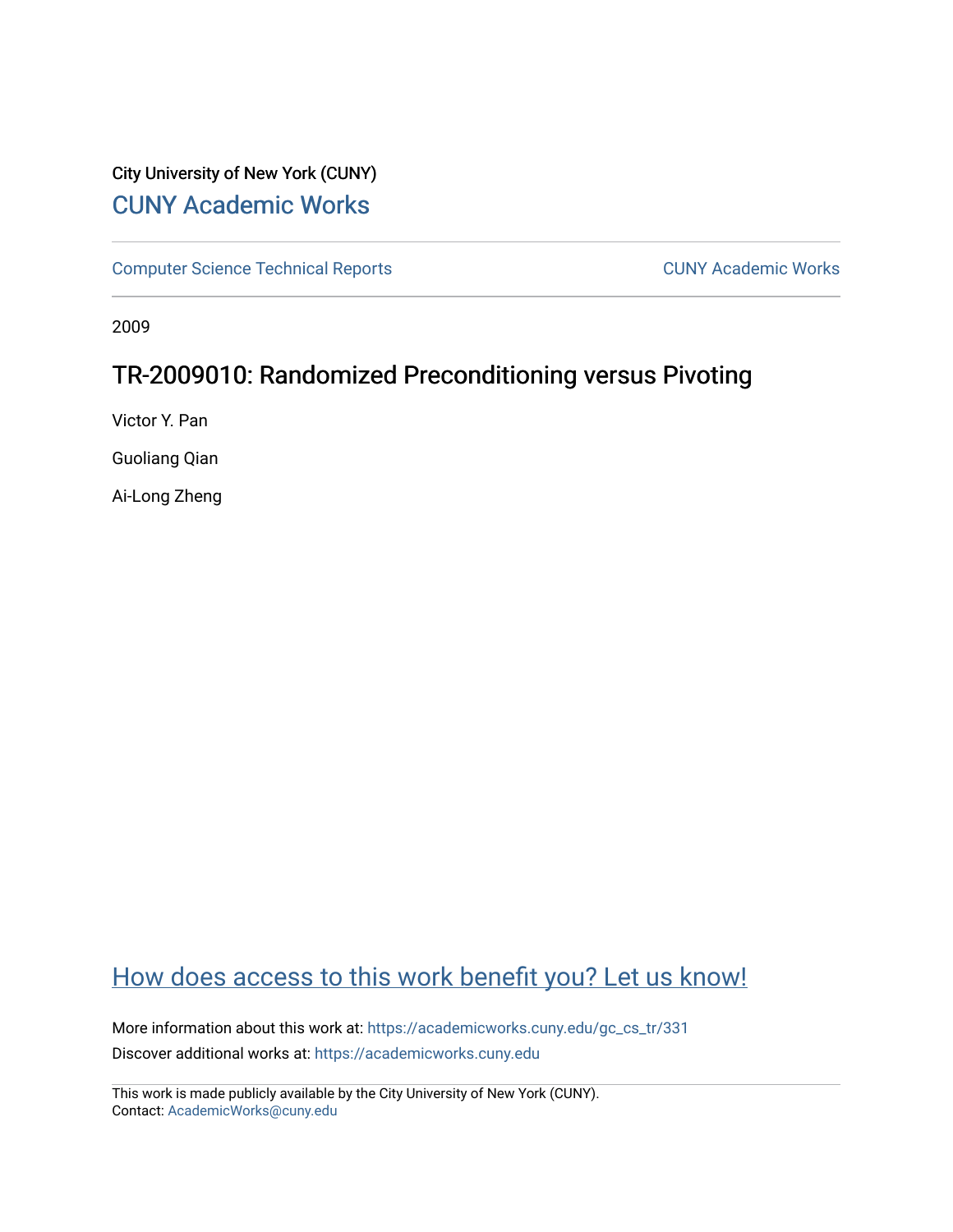# **Randomized preconditioning versus pivoting** <sup>∗</sup>

Victor Y. Pan[1*,*2]*,*[*a*] , Guoliang Qian[2]*,*[*b*] , and Ai-Long Zheng[2]*,*[*c*]

[1] Department of Mathematics and Computer Science Lehman College of the City University of New York Bronx, NY 10468 USA [2] Ph.D. Programs in Mathematics and Computer Science The Graduate Center of the City University of New York New York, NY 10036 USA [*a*] victor.pan@lehman.cuny.edu http://comet.lehman.cuny.edu/vpan/ [*b*] gqian@gc.cuny.edu [*c*] azheng-1999@yahoo.com

#### **Abstract**

It is known that pivoting-free Gaussian elimination is numerically unsafe but can run significantly faster than GEPP. We prove and confirm experimentally that randomized preconditioning combined with iterative refinement can to some extent replace pivoting in numerical Gaussian elimination. The resulting algorithms compute solution more rapidly than GEPP and still with high accuracy. In the case of Toeplitz, Hankel, and other structured inputs we yield acceleration from cubic to nearly linear arithmetic time. Our auxiliary estimates for the condition number of the product of fixed and random matrices can be of independent interest.

**2000 Math. Subject Classification:** 65F05, 65F22, 65F35

**Key Words:** Gaussian elimination, Pivoting, Randomized preconditioning, Toeplitz matrix computations

### **1 Gaussian Elimination with No Pivoting**

Gaussian elimination with no pivoting (hereafter we refer to it as GENP) generally fails to produce uncorrupted numerical solution to a linear system of equations because of the propagation of rounding errors. Pivoting, that is row or column interchange, however, takes its toll. It "usually degrades the performance" [GL96, page 119] by interrupting the string of arithmetic computations with the foreign operations of comparisons. Furthermore pivoting rapidly destroys matrix structure of Toeplitz and Hankel types, which increases the running time of the solution dramatically, from nearly linear to cubic. We refer the reader to [VBHK01, Introduction] and the references cited there on various methods of solving or circumventing this problem. They rely on using normal equations and augmentation, look ahead techniques, and displacement transformation. On the latter method we also cite the original source [P90] and [P01, Sections 4.8, 4.9, and 5.6].

For which classes of input matrices can we safely avoid pivoting? In addition to the classical examples of diagonally-dominant and positive definite matrices, we point out random matrices.

<sup>∗</sup>Supported by PSC CUNY Awards 69330–0038 and 61406–0039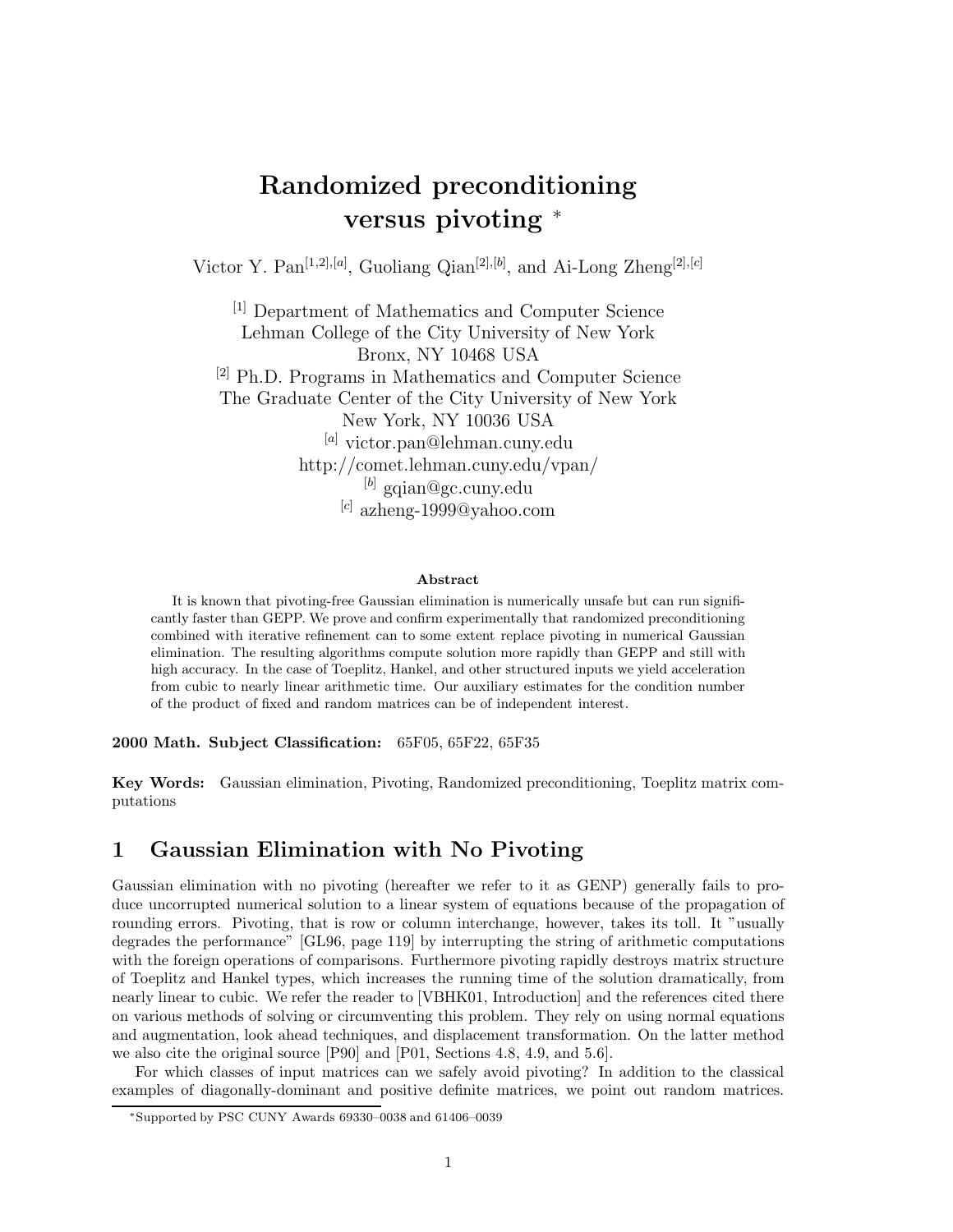Indeed random matrices tend to be strongly well conditioned [D88], [E88], and if they are, then numerical safety of GENP can be proved (see Sections 5 and 6).

In computational practice the input matrices are rarely random, but we prove that pre- and postmultiplication of a matrix by random multipliers randomize it enough to expect that application of GENP becomes numerically safe. Moreover in our extensive tests we observe this tendency of GENP even in the case of circulant multipliers filled with random integers  $+1$  and  $-1$ .

In our tests the relative residual norms of the output were a little greater in the case of GENP with preprocessing than with GEPP but remained small enough to support rapid and noncostly iterative refinement of the resulting approximate solutions.

We apply our approach to recursive block GENP and block Gauss-Jordan elimination with no pivoting (hereafter referred to as *GJENP*). These variations support superfast solution (that is solution in nearly linear time) of structured linear systems of equations of Toeplitz, Hankel and some other types. We believe that our present demonstration of the power of randomized preconditioning shows just the tip of an iceberg. Distinct variants of our approach in [PQa], [PQb], [PY] facilitate the solution of linear systems of equations, matrix inversion based on augmentaion (cf. also our Section 7), matrix eigen-solving, and root-finding for polynomial and secular equations. Randomized preconditioning seems to be a natural means for the acceleration of structured matrix inversion via Newton's iteration, which is highly effective where the input matrix is structured and well conditioned [P01, Chapter 6], [PRW02], [CPV04], [PKRK06], [P08].

Our estimates for the condition number of the product of fixed and random matrices in Section 3 have further applications in [PQa] and [PQb] and may be of independent interest.

We organize our paper as follows. We devote the next section to definitions and auxiliary results supporting our randomized preconditioning. In Sections 3 and 8 we recal and extend the known estimates for condition numbers of random matrices and of their products with fixed matrices. Section 4 covers the basic  $2 \times 2$  block triangular factorizations, Section 5 their recursive extension (which include GENP and GJENP as special cases), Section 6 the respective numerical properties and randomized preconditioning, and Section 7 the extension of our study to the case of structured input matrices and random structured preconditioners. Section 9 describes our numerical experiments, designed by the first author and performed by his coauthors, mostly by the second author. Otherwise (tests excluding), the paper is due to the first author and should be cited as his work.

### **2 Definitions and basic facts**

### **2.1 General matrices**

We use and extend the customary definitions (cf. [GL96]).

"GENP" and "GJENP" (resp. "GEPP" and "GJEPP") stand for "Gaussian Elimination with No Pivoting" and "Gauss-Jordan Elimination with No Pivoting" (resp. "with Partial Pivoting").

 $\mathbb C$  (resp.  $\mathbb R$ ) is the field of complex (resp. real) numbers.

 $M<sup>T</sup>$  and  $M<sup>H</sup>$  denote the transpose and the Hermitian transpose of an  $m \times n$  matrix M, respectively  $(M^H = M^T)$  for a real matrix M,  $\rho = \text{rank } M$  denotes its rank, nul  $M = n - \rho$  its nullity,  $N(A)$  its null space,  $M^{(k \times l)}$  its  $k \times l$  leading (that is northwestern) block submatrix, so that  $M = M^{(m \times n)}$ . Hereater we write  $M^{(k)}$  for  $M^{(k \times k)}$ . A matrix M of a rank  $\rho$  has *generic rank profile* if all its leading blocks  $M^{(k)}$  of size  $k \times k$  for  $k \leq \rho$  are nonsingular. If in addition  $\rho = n$ , the matrix is *strongly nonsingular*.

 $(B_1,\ldots,B_k)=(B_j)_{j=1}^k$  is a  $1\times k$  block matrix with blocks  $B_1,\ldots,B_k$ . diag $(B_1,\ldots,B_k)$  $\text{diag}(B_j)_{j=1}^k$  is a  $k \times k$  block diagonal matrix with diagonal blocks  $B_1, \ldots, B_k$ .

In or just I denote the  $n \times n$  identity matrix.  $\mathbf{e}_i$  is its *i*th column vector,  $i = 0, 1, \ldots, n - 1$ . 0 is a matrix filled with zeros. A matrix U is unitary or orthonornmal if  $U^H U = I$ .

If the columns of a matrix B of full column rank span the null space  $N(A)$ , then B is a *null matrix basis* or *nmb* for a matrix A.

 $M(n)$  flops suffice to multiply a pair of  $n \times n$  matrices,  $M(n) \leq C n^{2.375}$  for immense constants  $C$  [CW90],  $M(n) \leq (2n-1)n^2$ .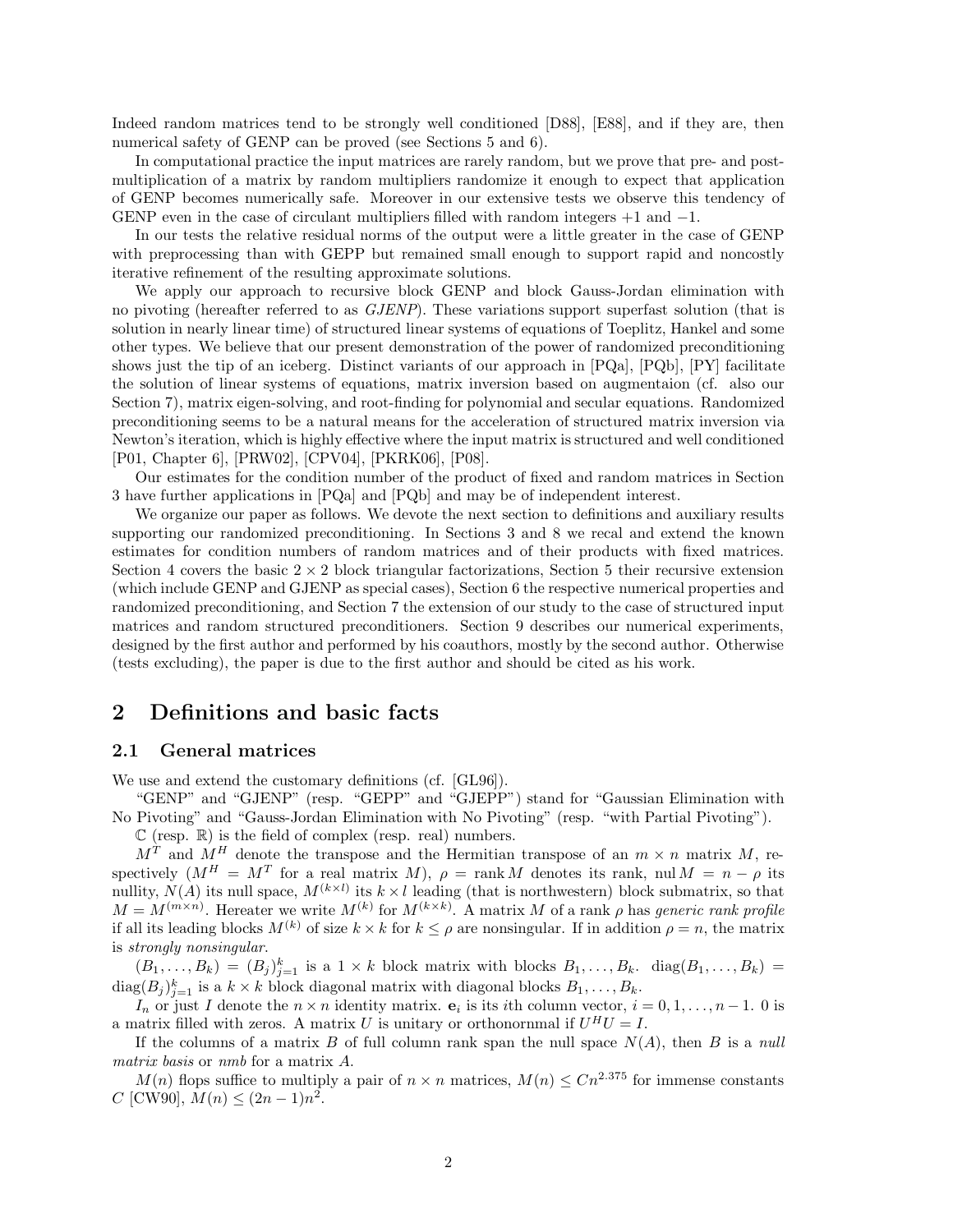#### **2.2 Structured matrices**

 $Z = (z_{i,j})_{i,j=0}^{n-1}$  where  $z_{i,i-1} = 1$  for all i and  $z_{i,j} = 0$  for  $j \neq i-1$  is the lower shift matrix.  $Z_f = Z + f \mathbf{e}_0 \mathbf{e}_{n-1}^T$  for any scalar f, so that  $Z = Z_0$ ,  $Z_f^n = fI$ .

An *f*-*circulant matrix*  $Z_f(\mathbf{v}) = \sum_{i=0}^{n-1} v_i Z_f^i$  is defined by its first column vector  $\mathbf{v} = (v_i)_{i=0}^{n-1}$  and a scalar  $f \neq 0$  and is called *circulant* if  $f = 1$  and *skew circulant* if  $f = -1$ .

**Theorem 2.1.** *(See [CPW74].)* We have  $Z_1(\mathbf{v}) = \Omega^{-1}D(\Omega \mathbf{v})\Omega$ . More generally, for any  $f \neq 0$ , we  $h$ ave  $Z_{f^n}(\mathbf{v}) = U_f^{-1} D(U_f \mathbf{v}) U_f$  where  $U_f = \Omega D(\mathbf{f}), \quad \mathbf{f} = (f^i)_{i=0}^{n-1}, D(\mathbf{u}) = \text{diag}(u_i)_{i=0}^{n-1}$  for a vector  $\mathbf{u} = (u_i)_{i=0}^{n-1}$ , and  $\Omega = (\omega_n^{ij})_{i,j=0}^{n-1}$  is the  $n \times n$  matrix of the discrete Fourier transform at n points,  $\omega_n = \frac{\alpha_{i,j=0}}{\alpha_{n,j=0}}$ , and  $\frac{\alpha_2 - \alpha_{n,j=0}}{\alpha_{n,j=0}}$  is the *n*  $\alpha$  *n* matrix by a

The theorem implies that multiplication and inversion of f-circulant matrices (wherever feasible) produce f-circulant matrices and can be performed in  $O(n \log n)$  flops based on FFT.

T is an  $n \times n$  Toeplitz matrix (resp. Toeplitz-like matrix of displacement rank d) if it can be nonuniquely represented as the sum of a pair of  $n \times n$  circulant and skew circulant matrices (resp. as the sum  $\sum_{k=1}^d Z_1(\mathbf{g}_k)Z_{-1}(\mathbf{h}_k)^T$  for d pairs of vectors  $(\mathbf{g}_k, \mathbf{h}_k)$  of dimension n), although the standard representation of a Toeplitz matrix  $T = (t_{i-j})_{i=0,j=0}^{m-1,n-1}$  is by its  $m+n-1$  distinct entries  $t_{1-n},\ldots,t_{m-1}.$ 

 $J = J_n = (j_{i,k})_{i,k=0}^{n-1}$  is the reflection matrix,  $j_{i,n-1-i} = 1$ ,  $j_{i,k} = 0$  unless  $i+k = n-1$ .  $(J^2 = I)$ H is a Hankel matrix (resp. Hankel-like matrix of displacement rank  $d$ ) if and only if  $HJ$  is a Toeplitz matrix (resp. Toeplitz-like matrix of displacement rank d).

See, e.g., [P01] on these and other popular classes of structured matrices, such as Vandermonde matrices  $V = (t_i^j)_{i=0,j=0}^{m-1,n-1}$ , Cauchy matrices  $C = (\frac{1}{s_i-t_j})_{i=0,j=0}^{m-1,n-1}$ , and matrices with similar structures.

### **2.3 Matrix norms, SVDs, inverses, and condition numbers**

 $||A||_h$  denotes the h-norm of a matrix A,  $h = 1, 2, \infty$ . We write  $||A||_2 = ||A||$ . For  $A = (a_{i,j})_{i,j=1}^{m,n}$ we have

$$
\max_{i,j=1}^{m,n} |a_{i,j}| \le ||A|| = ||A^H|| \le \sqrt{mn} \max_{i,j=1}^{m,n} |a_{i,j}|.
$$
 (2.1)

 $A = S_A \Sigma_A T_A^H$  is a *full SVD* of an  $m \times n$  matrix A of a rank  $\rho$  provided  $S_A S_A^H = S_A^H S_A = I_m$ ,  $T_A T_A^H = T_A^H T_A = I_n$ ,  $\Sigma_A = \text{diag}(\widehat{\Sigma}_A, 0_{m-\rho,n-\rho}),$   $\widehat{\Sigma}_A = \text{diag}(\sigma_j(A))_{j=1}^{\rho},$   $\sigma_j = \sigma_j(A) = \sigma_j(A^H)$  is the jth largest singular value of a matrix  $A$ , having its minimax characterization

$$
\sigma_j = \max_{\dim(\mathbb{S}) = j} \min_{\mathbf{x} \in \mathbb{S}, ||\mathbf{x}|| = 1} ||A\mathbf{x}|| \tag{2.2}
$$

where S denotes linear spaces [GL96, Theorem 8.6.1] and  $j = 1, \ldots, \rho$ . It follows that

$$
\sigma_1 = \max_{||\mathbf{x}||=1} ||A\mathbf{x}|| = ||A||, \quad \sigma_n = \min_{||\mathbf{x}||=1} ||A\mathbf{x}||. \tag{2.3}
$$

The matrix  $X = A^{(I)}$  is a left (resp. right) inverse of a matrix A if  $XA = I$  (resp.  $AX = I$ ).  $A^{(I)} = A^{-1}$  for a nonsingular matrix A.

cond  $A = \sigma_1(A)/\sigma_o(A)$  is the condition number of a matrix A of a rank  $\rho$ . Such a matrix is *ill conditioned* if  $\sigma_1(A) \gg \sigma_2(A)$  and is *well conditioned* otherwise. The concepts "large", "ill" and "well" conditioned" are quantified in the context of the computational task and computer environment.

### **2.4 Singular values of submatrices and matrix products**

The two following theorems are used in the proofs of Theorems 3.4 and 3.5 in Section 3. The first of them follows from minimax characterization (2.2).

**Theorem 2.2.** *Fix four positive integers* p, q, m, and n, assume that  $A_0$  *is a*  $p \times q$  *submatrix of an*  $m \times n$  *matrix* A. Then  $\sigma_j(A) \geq \sigma_j(A_0)$  for  $j = 1, 2, \ldots, \min\{p, q\}.$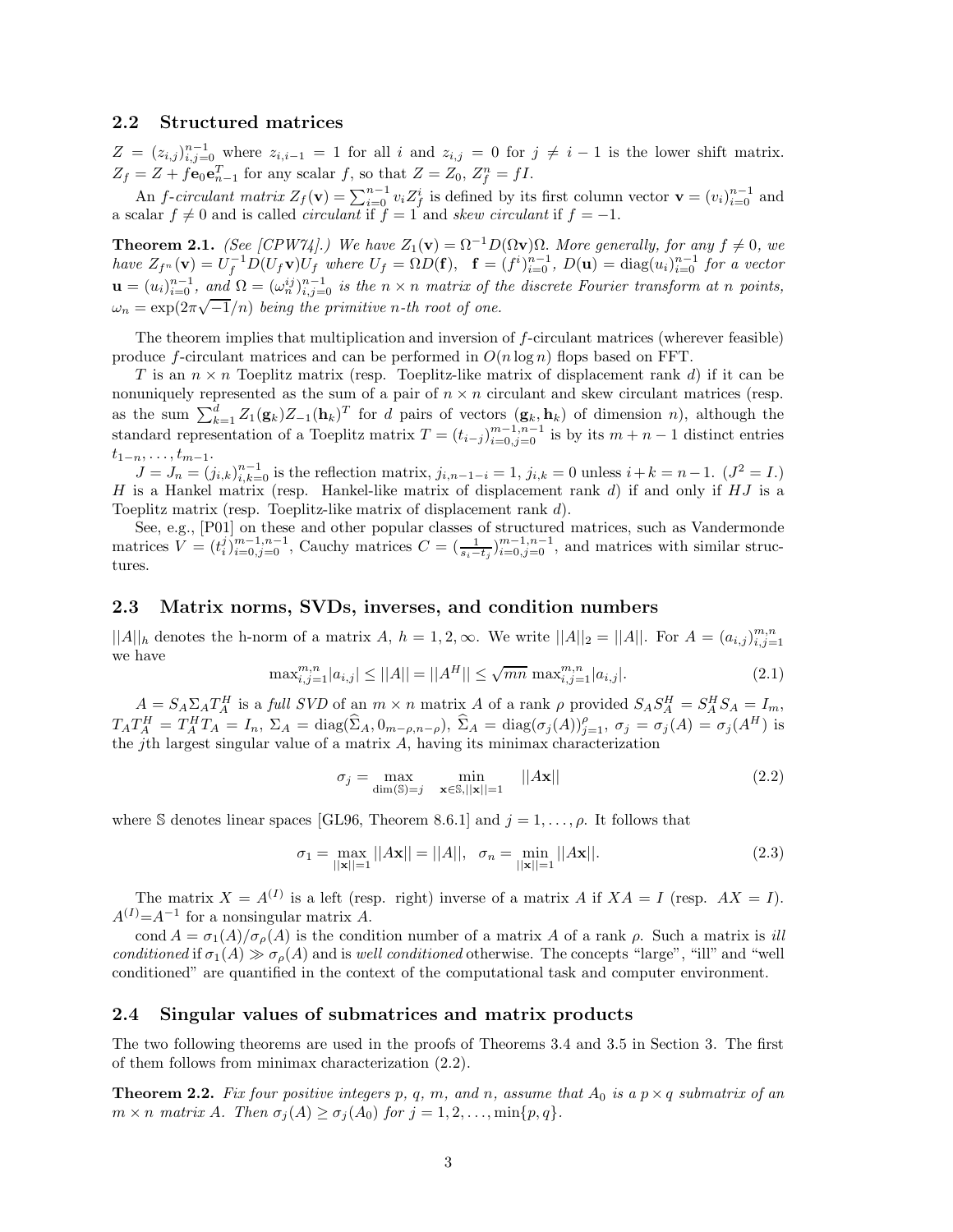**Theorem 2.3.** Let  $A \in \mathbb{C}^{m \times r}$  and  $B \in \mathbb{C}^{r \times n}$  and write  $r_A = \text{rank } A$ ,  $r_B = \text{rank } B$ ,  $r_- =$  $\min\{r_A, r_B\}$  and  $r_+ = \max\{r_A, r_B\}$ . Let  $r_+ = r$ . (In particular this holds if at least one of *the matrices* A *and* B *is nonsingular.)* Then  $\text{rank}(AB) = r_{-}$ ,  $\sigma_{r_{-}}(AB) \geq \sigma_{r_A}(A)\sigma_{r_B}(B)$  and  $\text{cond}(AB) \leq (\text{cond }A) \text{ cond }B.$ 

*Proof.* Let  $M = S_M \Sigma_M T_M^H$  be a full SVD where  $\Sigma_M = \text{diag}(\widehat{\Sigma}_M, 0_{s,t}), \widehat{\Sigma}_M = \text{diag}(\sigma_j(M))_{j=1}^{r_M}$  for  $M = A$ ,  $s = m - r<sub>A</sub>$ ,  $t = r - r<sub>A</sub>$  as well as for  $M = B$ ,  $s = r - r<sub>B</sub>$ ,  $t = n - r<sub>B</sub>$ . Let the matrix  $\widehat{A} \in \mathbb{C}^{r_A \times r}$  (resp.  $\widehat{B}^H \in \mathbb{C}^{r_B \times r}$ ) be obtained by deleting the zero rows of the matrix  $\Sigma_A T_A^H = S_A^H A$ (resp.  $\Sigma_B S_B^H = T_B^H B^H$ ), so that  $\widehat{A}\widehat{B} \in \mathbb{C}^{r_A \times r_B}$ . This pruning keeps all singular values (and therefore the ranks) of the matrices  $A, B$ , and  $AB$  intact. Clearly  $A$  and  $B$  are full rank matrices. Furthermore the equation  $r_+ = r$  implies that at least one of the matrices A and B is nonsingular and the product  $AB$  has full rank  $r_-=$  rank $(AB)$ .

Suppose  $r_A = r$ . Then  $m \ge r_A = r_+ = r \ge r_B$ . From minimax characterization (2.2) we obtain  $\sigma_{r-}(\widehat{A}\widehat{B}) = ||\widehat{A}\widehat{B}x||$  where  $||x|| = 1$ . We have  $\widehat{B}x \neq 0$  because  $\widehat{B} \in \mathbb{C}^{r \times r_B}$ . Therefore  $\sigma_{r-}(\widehat{A}\widehat{B}) = \sigma_A \sigma_B$  where  $\sigma_A = ||\widehat{A}\mathbf{y}||, \mathbf{y} = \widehat{B}\mathbf{x}/||\widehat{B}\mathbf{x}||, \sigma_B = ||\widehat{B}\mathbf{x}||.$  Since  $\widehat{A} \in \mathbb{C}^{r_A \times r} = \mathbb{C}^{r_A \times r_A},$ we can apply equation (2.3) for  $A = A$  and  $n = r_A$  to obtain that  $\sigma_{r_A}(A) = \min_{\vert \vert \mathbf{z} \vert = 1} \vert \vert A\mathbf{z} \vert$ . Consequently  $\sigma_{r_A}(\hat{A}) \leq \sigma_A$ . Likewise  $\hat{B} \in \mathbb{C}^{r \times r_B}$ , and so we can apply equation (2.3) for  $A = \hat{B}$ and  $n = r_B$  to obtain that  $\sigma_{r_B}(B) = \min_{\vert \vert \mathbf{z} \vert \vert = 1} \vert \vert B\mathbf{z} \vert \vert$ . Therefore  $\sigma_B \geq \sigma_{r_B}(B)$ . Consequently  $\sigma_{r-}(AB) = \sigma_{r-}(AB) = \sigma_A \sigma_B \ge \sigma_{r_A}(A) \sigma_{r_B}(B).$ 

If  $r_A < r_+ = r = r_B$ , then the same argument shows that  $\sigma_{r_-}(AB) = \sigma_{r_-}(B^H A^H) \ge$  $\sigma_{r_A}(B^H)\sigma_{r_B}(A^H) = \sigma_{r_A}(A)\sigma_{r_B}(B).$  $\Box$ 

Finally recall that  $||AB|| \le ||A|| ||B||$ , and so  $\text{cond}(AB) \le (\text{cond }A) \text{cond }B$ .

**Remark 2.1.** cond(AB) can be arbitrarily large even for  $m \times r$  unitary matrices A and  $B<sup>H</sup>$  if  $m>r$ .

### **2.5 Random sampling and random matrices**

|∆| is the cardinality of a set ∆. *Random sampling* of elements from a set ∆ is their selection from this set at random, independently of each other, and under the uniform probability distribution on  $\Delta$ . A matrix is *random* if its entries are randomly sampled (from a fixed set  $\Delta$ ).

**Lemma 2.1.** *[DL78]* (cf. also [S80], [Z79]). For a set  $\Delta$  of cardinality  $|\Delta|$  (in a fixed ring), let a *polynomial in* m *variables have total degree d, let it not vanish identically on the set*  $\Delta^m$ *, and let the values of its variables be randomly sampled from the set* ∆*. Then the polynomial vanishes with a probability of at most* d/|∆|*.*

**Corollary 2.1.** *An*  $m \times n$  *matrix with entries sampled at random from a set*  $\Delta$  *has full rank with a probability of at least*  $1 - l/\Delta$  *for*  $l = \min\{m, n\}$ *. Such a matrix of a rank*  $\rho$  *has generic rank profile with a probability of at least*  $1 - (\rho + 1)\rho/|\Delta|$ 

*Proof.* The determinant of a  $r \times r$  matrix is a nonvanishing polynomial of degree r in its entries. It remains to apply Lemma 2.1 to  $r \times r$  submatrices of the input matrix.  $\Box$ 

**Definition 2.1.**  $F_X(y) =$  *Probability*{ $X \leq y$ } *for a real random variable* X *is the* cumulative distribution function (CDF) of X evaluated at y.  $F_A(y) = F_{\sigma_l(A)}(y)$  for an  $m \times n$  matrix A and an *integer*  $l = \min\{m, n\}$ . A matrix *(resp. vector) is a* Gaussian random matrix *(resp. vector) with a mean*  $\mu$  *and a variance*  $\sigma^2$  *if it is filled with independent Gaussian random variables, all having the same mean*  $\mu$  *and variance*  $\sigma^2$ *. If*  $\mu = 0$  *and*  $\sigma^2 = 1$ *, this is a* standard Gaussian random matrix *(resp. vector*).  $F_{\mu,\sigma}(y) = \frac{1}{\sigma\sqrt{2\pi}} \int_{-\infty}^{y} \exp(-\frac{(x-\mu)^2}{2\sigma^2})dx$  *is the CDF for a Gaussian random variable with a mean*  $\mu$  *and a variance*  $\sigma^2$ .  $\Phi_{\mu,\sigma}(y) = F_{\mu,\sigma}(y) - F_{\mu,\sigma}(-y) = \frac{1}{\sigma\sqrt{2\pi}} \int_{-y}^{y} \exp(-\frac{(x-\mu)^2}{2\sigma^2}) dx$  for  $y \ge 0$ .

We use the two following lemmas (the first of them is immediately verified).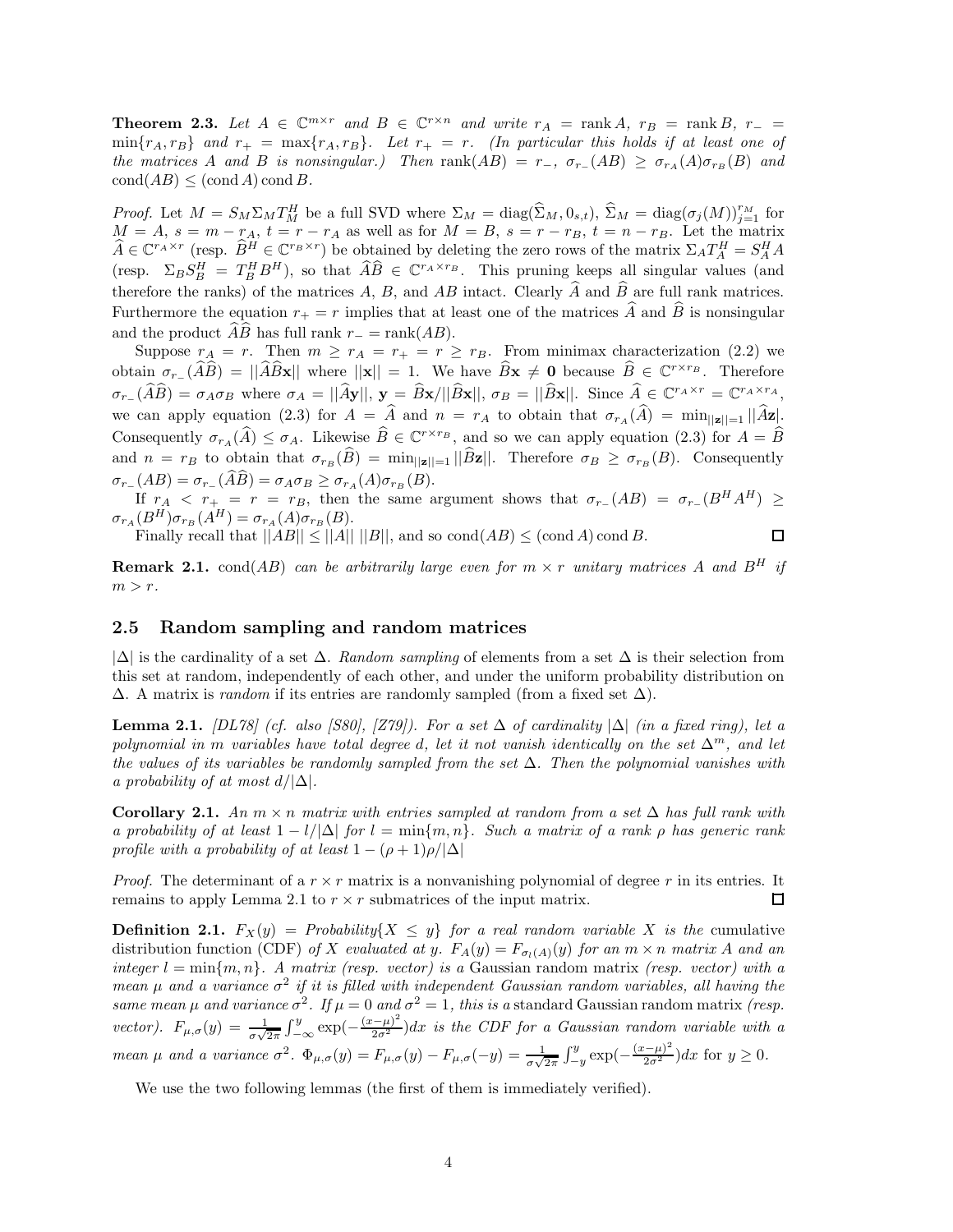**Lemma 2.2.** For positive  $y$ ,  $y_1$ , and  $y_2$  we have  $F_X(y) \leq F_{X_1}(y_1) + F_{X_2}(y_2)$  *if*  $X \leq \min\{X_1y/y_1, X_2y/y_2\}$ ,  $1 - F_X(y) \leq 2 - F_{X_1}(y_1) - F_{X_2}(y_2)$  *if*  $X \geq \max\{X_1y/y_1, X_2y/y_2\}.$ 

**Lemma 2.3.** We have  
\n
$$
a) \frac{y}{\sigma} \sqrt{\frac{2}{\pi}} \exp(-\frac{(|\mu|+y)^2}{2\sigma^2}) \le \Phi_{\mu,\sigma}(y) \le \frac{y}{\sigma} \sqrt{\frac{2}{\pi}} \text{ for } y \ge 0,
$$
  
\n $b) \Phi_{\mu,\sigma}(y) \le \frac{y}{\sigma} \sqrt{\frac{2}{\pi}} \exp(-\frac{(|\mu|-y)^2}{2\sigma^2}) \text{ for } 0 \le y < |\mu|,$   
\n $c) \Phi_{\mu,\sigma}(y) \approx \frac{y}{\sigma} \sqrt{\frac{2}{\pi}} \exp(-\frac{\mu^2}{2}) \text{ for } y \approx 0,$   
\n $d) 1 - \Phi_{\mu,\sigma}(y) \le \frac{\sigma}{\sqrt{2\pi}} (\frac{1}{y-\mu} \exp(-\frac{(y-\mu)^2}{2\sigma^2}) + \frac{1}{y+\mu} \exp(-\frac{(y+\mu)^2}{2\sigma^2})) \text{ for } y \ge |\mu| + \sigma,$   
\n $e) 1 - \Phi_{\mu,\sigma}(y) \le \frac{1}{a} \sqrt{\frac{2}{\pi}} \exp(-\frac{a^2}{2}) \text{ for } y \ge |\mu| + a\sigma, \ a \ge 1,$   
\n $f) k(1 - \Phi_{\mu,\sigma}(y)) \le \frac{1}{a+b} \sqrt{\frac{2}{\pi}} \exp(-\frac{(a+2b)a}{2}) \text{ for } y \ge |\mu| + (a+b)\sigma, \ b = \sqrt{2 \ln k}, \ k \ge 2, \ a+b \ge 1.$ 

*Proof.* Parts a)–c) are immediately verified. Observe that  $\Phi_{\mu,\sigma}(y) = \Phi_{0,1}(\frac{y-\mu}{\sigma}) = F_{0,1}(\frac{y-\mu}{\sigma})$  $F_{0,1}(\frac{-y-\mu}{\sigma})$  and  $F_{0,1}(\frac{-y-\mu}{\sigma})=1-F_{0,1}(\frac{y+\mu}{\sigma})$ . Deduce that  $1-\Phi_{\mu,\sigma}(y)=2-F_{0,1}(\frac{y-\mu}{\sigma})-F_{0,1}(\frac{y+\mu}{\sigma})$ . Combine this equation with the bound  $1 - F_{0,1}(z) \leq \frac{1}{z\sqrt{2\pi}} \exp(-\frac{z^2}{2})$  for  $z = \frac{y \pm \mu}{\sigma} \geq 1$  from [SST06, Lemma A.1] and obtain part d). Part e) follows from part d) and implies part f).

# **3 Extremal singular values of random matrices and of their products with fixed matrices**

Gaussian random matrices (cf. Definition 2.1) tend to be well conditioned [D88], [E88], and even perturbations by such a matrix  $A$  is expected to make a matrix  $M$  well conditioned if the norms  $||A||$  and  $||M||$  have the same order [SST06]. Next we specify and extend the respective estimates using a constant  $c \leq 2.35$  from [SST06].

**Theorem 3.1.** *Assume an*  $m \times n$  *matrix A filled with d random variables*  $X_1, \ldots, X_d$ *. (d =*  $m + n - 1$  *for random Toeplitz and Hankel matrices* A,  $d = mn$  *for random general matrix* A.)  $Write\ F_{-}(y) = \min_{i=1}^d F_{|X_i|}(y)$  *for*  $y \ge 0$ *. Then a)*  $F_{-}(y) = \Phi_{\mu,\sigma}(y)$  *where*  $X_1, \ldots, X_d$  *are Gaussian random variables with a mean*  $\mu$  *and a variance*  $\sigma$ *, whereas b)*  $F_-(y) = y/a$  *(resp.*  $F_-(y) = (y/a)^2$ *)* where  $0 \leq y \leq a$  and the random variables  $X_1, \ldots, X_d$  are uniformly distributed on the real line *segments*  $[-a, a]$  *or*  $[0, a]$  *(resp. the circle*  $\{x : |x| \le a\}$  *on the complex plane). Furthermore we have c)*  $1 - F_{\vert A \vert \vert}(y) \leq (1 - F_{-}(y/\sqrt{mn}))d$ , which is a trivial bound unless  $F_{-}(y/\sqrt{mn}) > 1 - 1/d$ , *and d)*  $F_{\vert A \vert} (y) \geq (F_{-}(y/\sqrt{mn}))^d$  *if the d random variables are independent of each other.* 

*Proof.* Parts a) and b) are immediately verified. Part d) follows because bounds (2.1) imply that  $||A|| \leq y$  if  $|X_i| \leq y/\sqrt{mn}$  for all *i*. Apply Lemma 2.2 to deduce part c). 口

**Theorem 3.2.** *(See [DS01, Theorem II.7].) Suppose*  $A \in \mathbb{T}^{n \times n}$  *is a Gaussian random matrix with mean zero and variance*  $\sigma^2$ *. Then*  $F_{\vert A \vert \vert}(y) \geq 1 - \exp(-x^2/2)$  *for*  $x = y/\sigma - 2\sqrt{n} \geq 0$ *.* 

**Theorem 3.3.** *(See [SST06, Theorem 3.3].) Suppose*  $M \in \mathbb{T}^{m \times n}$ ,  $\overline{U} \in \mathbb{T}^{m \times m}$ , and  $\overline{V} \in \mathbb{T}^{n \times n}$ *are three fixed matrices,*  $\overline{U}$  *and*  $\overline{V}$  *are unitary matrices,*  $A \in \mathbb{T}^{m \times n}$  *is a Gaussian random matrix independent of the matrix* M and having mean zero and a variance  $\sigma^2$ ,  $W = \overline{U}(A + M)\overline{V}$ ,  $l =$  $\min\{m, n\}$ *, and*  $y \geq 0$ *. Then*  $F_W(y) \leq cy\sqrt{l/\sigma}$ *.* 

Combining the two latter theorems implies the following result.

**Corollary 3.1.** *(See [SST06, Theorem 3.1].) Under the assumptions of Theorem 3.3, let*  $||M|| \leq \sqrt{l}$ . *Then*  $F_{\text{cond }W}(y) \geq 1 - (c_1 + c_2 \sqrt{(\ln y)/n})n/(y\sigma)$  *for*  $c_1 = 14.1$ ,  $c_2 = 4.7\sqrt{2}$ , and all  $y \geq 1$ .

On a further improvement of this bound by the factor of  $\sqrt{\log n}$ , see [W04].

Let us employ our results in Section 2.4 to extend the estimates of Theorem 3.3 to yield probabilistic lower bounds on the smallest singular values of the products of fixed and random matrices.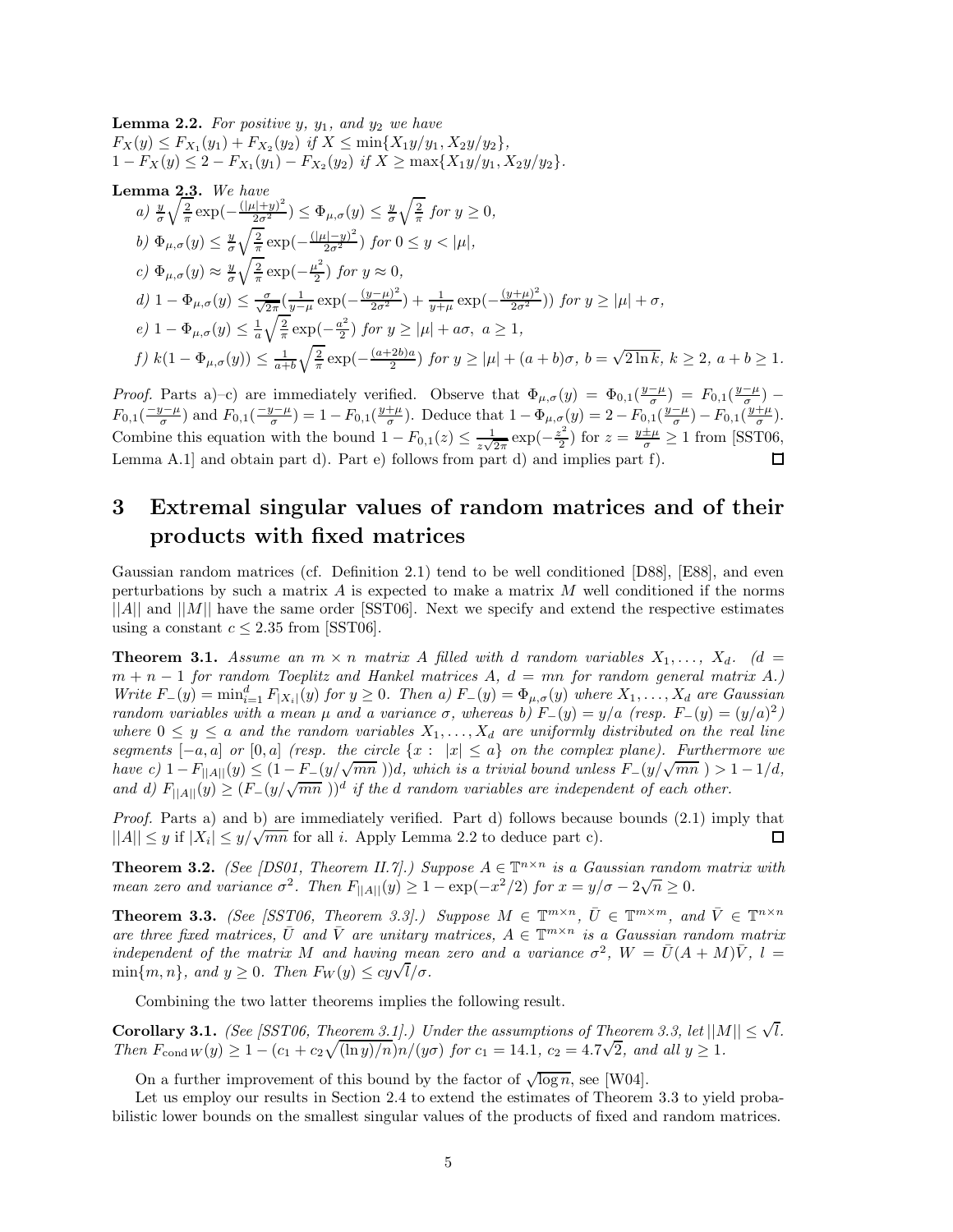**Theorem 3.4.** Suppose that  $G \in \mathbb{T}^{q \times m}$ ,  $H \in \mathbb{T}^{n \times r}$ , and a random matrix  $W \in \mathbb{T}^{m \times n}$  have full *rank*  $\rho$  *with probability one. Write*  $r_G = \text{rank } G$  *and*  $r_H = \text{rank } H$ *. Let*  $y \geq 0$ *. Then*  $F_{GW}(y) \leq$  $F_W(y/\sigma_{r_G}(G))$  *if*  $r_G = m$ , whereas  $F_{WH}(y) \leq F_W(y/\sigma_{r_G}(H))$  *if*  $r_H = n$ .

*Proof.* The theorem follows from Theorem 2.3.

In view of Remark 2.1, we cannot merely drop the above assumptions that  $r_G \geq m$  and  $r_H \geq n$ , but the next theorem (employing Theorem 3.4) circumvents the problem. We use this theorem only for  $\bar{U} = 0$  and  $\bar{V} = 0$ .

**Theorem 3.5.** Suppose  $\mathbb{T} \in \mathbb{C}$  or  $\mathbb{T} \in \mathbb{R}$ ,  $G \in \mathbb{T}^{r_G \times m}$ ,  $H \in \mathbb{T}^{n \times r_H}$ ,  $X \in \mathbb{T}^{m \times n}$ ,  $\tilde{U} \in \mathbb{T}^{r_G \times n}$ ,  $\tilde{V} \in \mathbb{T}^{m \times r_H}$ , rank  $G = r_G < m$ , rank  $H = r_H < n$ , the assumptions of Theorem 3.3 hold for the *matrix* X *replacing* W, and  $y \geq 0$ *. Then* 

*a*)  $F_{GX+\tilde{U}}(y) \le cy\sqrt{l}/(\sigma_{rG}(G)\sigma)$  *and* 

 $\partial$ *b)*  $F_{XH+\tilde{V}}(y) \le cy\sqrt{l}/(\sigma_{r_H}(H)\sigma)$ .<br>  $\partial$ 

*Proof.* Let  $\bar{G}$  maximize the value  $\sigma_{r_G}(\bar{G})$  among all  $r_G \times r_G$  block submatrices  $\bar{G}$  of the matrix  $G$ , which implies that the matrix  $\bar{G}$  is nonsingular. Write  $G = \bar{G}(G_1, I_{r_G}, G_2), X^T = (X_1^T, \bar{X}^T, X_2^T),$ and  $GX+\bar{U}=\bar{G}(A+M)$  where  $A=\bar{X}$  and  $M=G_1X_1+G_2X_2+\bar{U}$ . Observe that the assumptions of Theorem 3.4 hold for G replaced by  $\overline{G}$  and W by  $A + M$ . Deduce that  $F_{GX}(y) \leq F_{A+M}(y/\sigma_{rG}(\overline{G})).$ Theorem 3.4 hold for G replaced by G and W by  $A + M$ . Deduce that  $F_{GX}(y) \leq F_{A+M}(y/\sigma_{r_G}(G))$ .<br>Obtain Theorem 3.5a by combining this estimate with the bounds  $F_{A+M}(y) \leq cy\sqrt{l}/\sigma$  (implied by Theorem 3.3) and  $\sigma_{r_G}(\overline{G}) \leq \sigma_{r_G}(G)$  (implied by Theorem 2.2). Obtain Theorem 3.5b by applying Theorem 3.5a to the matrices  $X^T$ ,  $H^T$ ,  $(XH)^T$ , and V replacing the matrices X, G, GX, and U,  $\Box$ respectively.

**Corollary 3.2.** *Suppose* k, m, and n are integers,  $1 \le k \le m \le n$ ,  $\mathbb{T} \in \mathbb{C}$  or  $\mathbb{T} \in \mathbb{R}$ ,  $G$ ,  $H^T \in \mathbb{T}^{m \times n}$ , rank  $G = \text{rank } H = n$ , X *is a standard Gaussian random matrix with a mean*  $\mu$  *and a variance*  $\sigma$ , *and*  $y > 0$ *. Then* 

*a)*  $F_{(GX)^{(k)}}(y) \le cy\sqrt{k}/(\sigma_n(G)\sigma)$  *and*  $\phi$ )  $F_{(XH)^{(k)}}(y) \le cy\sqrt{k}/(\sigma_n(H)\sigma)$ .<br>*b*)  $F_{(XH)^{(k)}}(y) \le cy\sqrt{k}/(\sigma_n(H)\sigma)$ .

**Corollary 3.3.** *Under the assumptions of Corollary 3.2 choose a scalar*  $z \geq 2\sigma\sqrt{n}$ *. Then* 

**a**)  $F_{\text{cond}(GX)^{(k)}}(yz||G||) \ge 1 - \exp(\frac{(z-2\sigma\sqrt{n})^2}{2\sigma^2}) - cy\sqrt{k}/(\sigma_n(G)\sigma)$  and *b)*  $F_{\text{cond}(XH)^{(k)}}(yz||H||) \geq 1 - \exp(\frac{(z-2\sigma\sqrt{n})^2}{2\sigma^2}) - cy\sqrt{k}/(\sigma_n(H)\sigma)$ *.* 

*Proof.* a) Theorem 3.2 for  $y = z$  and Corollary 3.2a) together imply that  $F_{\vert\vert X\vert\vert \sigma_k(GX)^{(k)}}(yz) \ge$  $1-\exp(\frac{(z-2\sigma\sqrt{n})^2}{2\sigma^2})-cy\sqrt{k}/(\sigma_n(G)\sigma)$ . Recall that  $||(GX)^{(k)}|| \leq ||GX|| \leq ||G|| ||X||$  and obtain part a). Part b) is proved similarly.

Our next definition extends the class of strongly nonsingular matrices.

**Definition 3.1.** *A matrix M is* strongly well conditioned *if all its leading submatrices*  $M^{(k)}$  *are well conditioned.*

Suppose  $G$  and  $H$  are well conditioned matrices of full rank. Corollary 3.3 implies that their *preconditioning with a Gaussian random matrix* X *is expected to yield strongly well conditioned matrices* GX and XH. If the above matrix G (resp. H) is ill conditioned but has a  $k \times l$  well conditioned submatrix F in its row set  $\alpha_k$  and column set  $\beta_l$ , then one can obtain from the corollary that any  $k \times l$  submatrix of the matrix GX in its row set  $\alpha_k$  (resp. of the matrix XH in its column set  $\beta_l$ ) is expected to be strongly well conditioned provided X is standard Gaussian random matrix in  $\mathbb{T}^{n\times n}$ . Furthermore one can deduce that the  $k \times l$  leading submatrix of the matrix  $YGX$ (resp. XHY) for standard Gaussian random matrix  $Y \in \mathbb{T}^{m \times m}$  is expected to be strongly well conditioned. This property holds even in the *Hermitian preprocessing* where  $X = Y<sup>H</sup>$  is standard Gaussian random matrix, in which case we can preserve the Hermitian structure of the input matrix.

In the next sections we elaborate upon application of such preconditioning as a substitution for pivoting in the basic and block recursive versions of GEPP and GJEPP.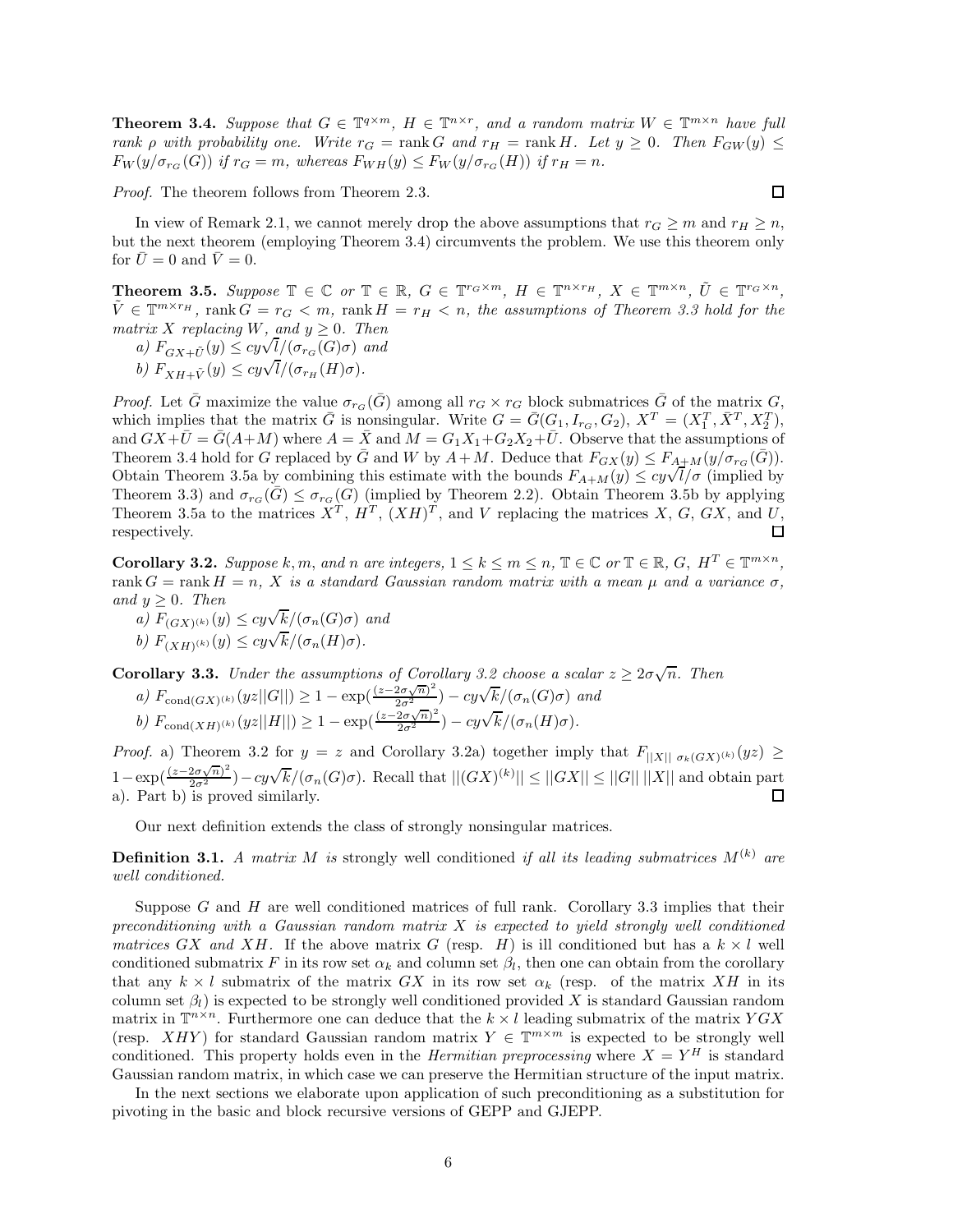### **4 Basic block factorizations**

Let n, k, and  $r = n - k$  be positive integers and let  $M_{00} = M^{(k)}$  be the nonsingular  $k \times k$  leading block of an  $n \times n$  matrix  $M =$  $\begin{pmatrix} M_{00} & M_{01} \\ M_{10} & M_{11} \end{pmatrix}$ , represented as a 2 × 2 block matrix. Then a single step of block GENP and block GJENP outputs the block factorizations

$$
M = \begin{pmatrix} I_k & 0 \\ M_{10} M_{00}^{-1} & I_r \end{pmatrix} \begin{pmatrix} M_{00} & M_{01} \\ 0 & S \end{pmatrix}
$$
 (4.1)

and

$$
M = \begin{pmatrix} I_k & 0 \\ M_{10} M_{00}^{-1} & I_r \end{pmatrix} \begin{pmatrix} M_{00} & 0 \\ 0 & S \end{pmatrix} \begin{pmatrix} I_r & M_{00}^{-1} M_{01} \\ 0 & I_r \end{pmatrix}
$$
(4.2)

where

$$
S = S(M^{(k)}, M) = M_{11} - M_{01} M_{00}^{-1} M_{01}
$$
\n(4.3)

denotes the Schur complement of  $M_{00} = M^{(k)}$  in M. These factorizations are infeasible (resp. numerically unstable) if the block  $M_{00}$  is singular (resp. ill conditioned). If the matrices M and S are nonsingular, then we have

$$
M^{-1} = \begin{pmatrix} M_{00}^{-1} & -M_{00}^{-1} M_{01} S^{-1} \\ 0 & S^{-1} \end{pmatrix} \begin{pmatrix} I_k & 0 \\ -M_{10} M_{00}^{-1} & I_r \end{pmatrix}
$$
(4.4)

and

$$
M^{-1} = \begin{pmatrix} I_r & -M_{00}^{-1} M_{01} \\ 0 & I_r \end{pmatrix} \begin{pmatrix} M_{00}^{-1} & 0 \\ 0 & S^{-1} \end{pmatrix} \begin{pmatrix} I_k & 0 \\ -M_{10} M_{00}^{-1} & I_r \end{pmatrix}.
$$
 (4.5)

Note that  $S^{-1}$  is the trailing (southeastern) block of  $M^{-1}$ .

## **5 Recursive (block) factorizations, GENP and GJENP**

We can extend factorizations  $(4.1)$ – $(4.5)$  to the diagonal blocks  $M_{00}$ , S,  $M_{00}^{-1}$  and  $S^{-1}$  as long as these blocks are not scalars, are nonsingular, and have nonsingular leading blocks. If these assumptions hold recursively, we can recursively extend the factorization process until it ends where all diagonal blocks turn into scalars. At this point we can multiply together all lower triangular factors in (4.1) (resp. all lower triangular factors as well as all upper triangular factors in (4.2)) to arrive at the unique LU (resp. LDU<sub>1</sub>) factorization of the matrix  $M$ , where the factor D is diagonal, the factor U is upper triangular, and the factor L is (resp. both factors L and  $U_1^T$  are) unit lower triangular. The computation of the recursive factorizations (4.1) and (4.2) represents block GENP and block GJENP, respectively, and is completely defined by the choices of the dimensions  $k$  and  $r$  in all steps. These processes turn into GENP and GJENP, respectively, if we always choose  $k = 1$  in all steps, that is choose the size 1×1 for all the leading blocks involved. We call the recursive process *balanced* if  $|k - r|$  ≤ 1 in all its steps.

Due to equations (4.4) and (4.5) the same processes also define recusive factorizations of the inverse  $M^{-1}$  if M is a nonsingular matrix.

**Theorem 5.1.** *Suppose the recursive block factorization process based on (4.1) or (4.2) has been completed for an*  $n \times n$  *input matrix* M. Then (a) this takes  $O(n^3)$  flops for the GENP process and (b)  $O(M(n))$  *flops of level 3 BLAS for the balanced process (cf. Section 2 and*  $|GL96|$ *). If* M *is a Toeplitz-like or Hankel-like matrix having a displacement rank* d *and represented with its displacement generator of lengths* O(r)*, then displacement representations of lengths* O(d) *for all auxiliary matrices involved can be computed by using (c)* O(dn<sup>2</sup>) *flops in the case of the GENP* process and (d)  $O(d^2n \log^2 n)$  *flops in the case of the balanced processes.* (e) *Given a complete recursive factorization of a matrix* M *based on equations (4.1)–(4.3), we can compute the value* det M in n − 1 *flops and the vector*  $M^{-1}$ **b** in  $O(n^2)$  *flops for general nonsingular matrix* M *and in* O(nd log n) *flops for a Toeplitz-like or Hankel-like matrix* M *having a displacement rank* d*.*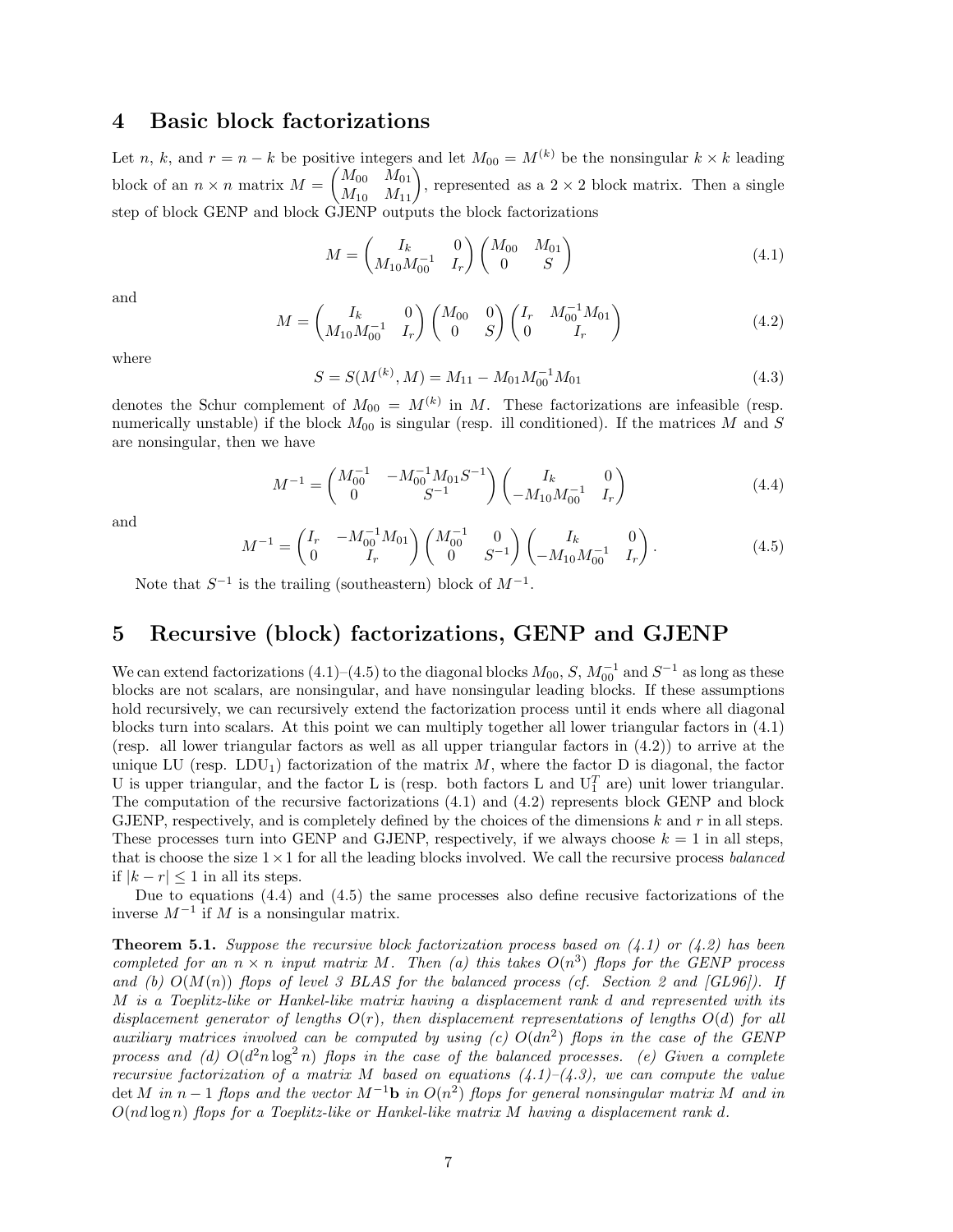*Proof.* See, e.g., [GL96] on part (a), [AHU74] on part (b), [GKO95] on part (c), and [M80], [BA80], [P01, Chapter 5] on part (d). 口

The output  $LU$  and  $LDU_1$  factorizations do not depend on the order of decreasing the block sizes to  $1 \times 1$ . The auxiliary Schur complements in these factorizations are completely defined by their locations in the matrix M.

**Theorem 5.2.** *In every step of the recursive block factorization process based on (4.1) or (4.2) every diagonal block of a block diagonal factor is either a leading block of the input matrix* M *or the Schur complement*

$$
S(M^{(h)}, M^{(k)}) = (S(M^{(h)}, M))^{(h)}
$$
\n(5.1)

*for some integers* h and k,  $0 < h < k \leq n$ .

**Corollary 5.1.** *(Cf. Corollary 2.1.) a) The recursive block factorization process based on equations (4.1) or (4.2) can be completed if and only if the input matrix* M *is strongly nonsingular. b) Generally, for any input matrx* M*, this process completes the recursive block factorization of the strongly nonsingular leading block of this matrix that has the largest size*  $\rho \times \rho$ ,  $\rho \leq \text{rank } M$ . The *flop estimates in Theorem 5.1 with* n *replaced by* ρ *can be applied to these restricted computations. c)* For matrices M having generic rank profile  $\rho = \text{rank } M$ ,  $S(M^{(\rho)}, M) = 0$ , and a nmb of the *matrix* M *is given by the matrix*

$$
F = \begin{pmatrix} -M_{00}^{-1}M_{01} \\ I_r \end{pmatrix}.
$$
 (5.2)

# **6 Numerical behavior of recursive block GENP and GJENP and randomized preconditioning**

**Theorem 6.1.** *Let us write*  $N = ||M||$  *and*  $N_{-} = \max_{k=1}^{n} ||(M^{(k)})^{-1}||$ *. Then* cond  $D \leq (1 +$ N−N)NN<sup>−</sup> *for every diagonal block in the recursive factorization of the matrix* M *in Section 4.*

*Proof.* For the blocks  $M_{00}$  of M and  $S^{-1}$  of  $M^{-1}$  we surely have  $||M_{00}|| \leq N$ ,  $||M_{00}^{-1}|| \leq N$ , and  $||S^{-1}|| \leq ||M^{-1}|| \leq N_{-}$ . We also have  $||S|| \leq N + N_{-}N^{2}$ , due to (4.3). Now the claimed bound follows from Theorem 5.2.

Clearly the bound  $(1 + N_N)NN_\perp$  is not large if and only if the matrix M is strongly well conditioned, and if so, recursive GENP and GJENP for this matrix are numerically stable.

Our study implies that GENP and GJENP (as well as recursive GENP and GJENP) for a matrix  $M^{(\rho)}$  where  $\rho = \text{rank } M$  are feasible and well conditioned if and only if the matrix  $M^{(\rho)}$  is strongly nonsingular and strongly well conditioned. Furthermore these properties are expected to hold for the matrices  $XMY^{(\rho)}$  if the matrix  $M^{(\rho)}$  is nonsingular and well conditioned and if X and Y are square standard Gaussian random matrices (cf. Corollary 3.3).

## **7 Random structured input matrices and preconditioners. Inversion via randomized augmentation**

In the case of structured input matrices the standard and recursive GENP and GJENP can be performed in nearly linear arithmetic time (see Theorem 5.1), but these superfast algorithms are prone to numerical stability problems [B85]. Can we extend our formal study in the previous sections to support structured preconditioners? The answer is negative, except for the results in the next section on circulant matrices and the norm bounds in Theorems 3.1 and 3.2, which hold for or can be readily extended to sparse and structured matrices. In particular no good estimates for the smallest positive singular values seem to be available for random Toeplitz, Hankel, banded and other sparse matrices yet, whereas random Vandermonde and Cauchy matrices tend to be ill conditioned (cf. [GI88]). Respectively we have no extension of Theorems 3.3–3.5 and Corollaries 3.1–3.3 to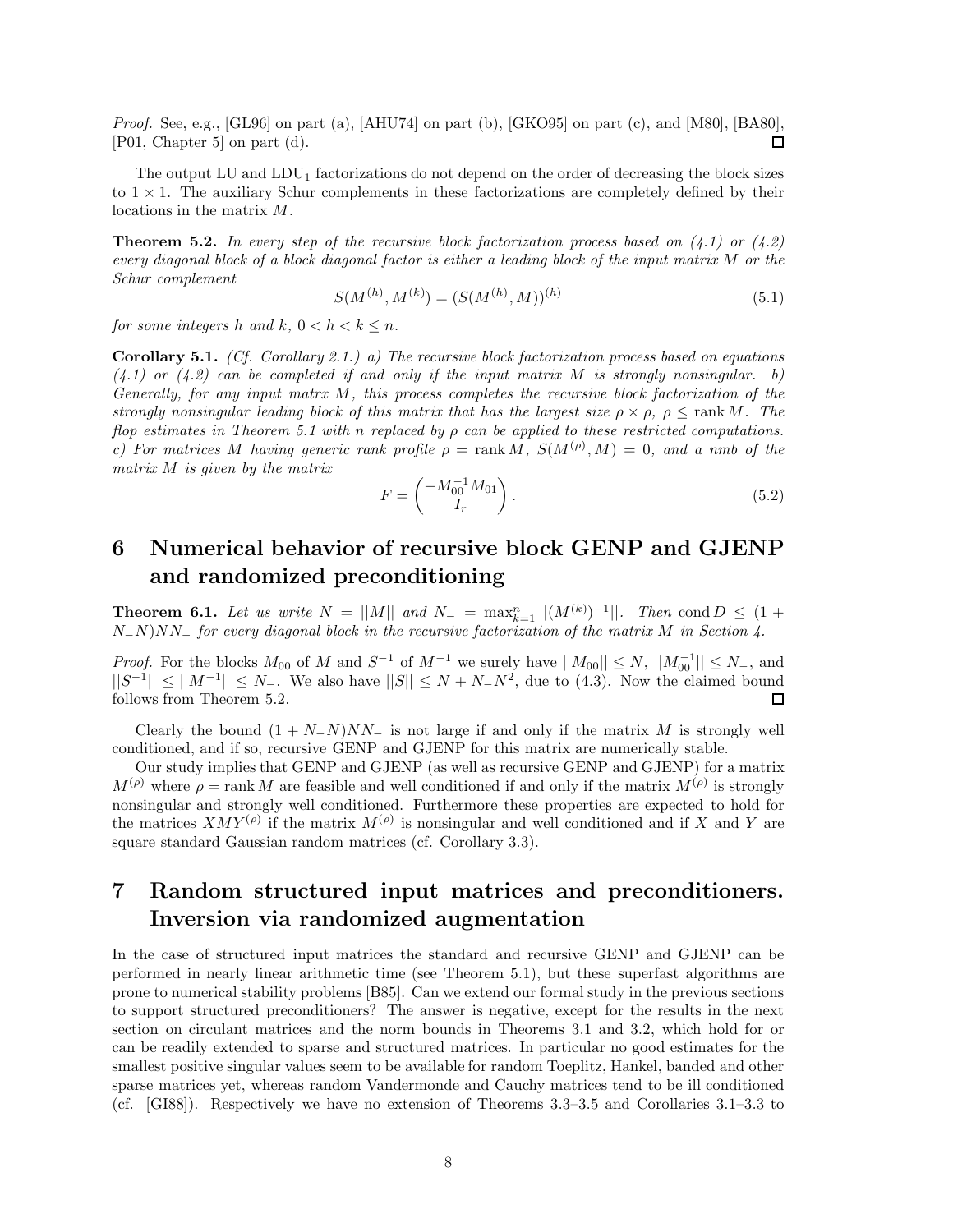structured matrices of these classes. Our extensive experiments (see Section 9) show, however, that random Toeplitz (and therefore random Hankel) matrices tend to be well conditioned, although less eagerly than random general and circulant matrices (cf. Tables 9.1–9.3).

Multiplication by Toeplitz and Hankel matrices does not destroy Toeplitz and Hankel structure but a little spoils it. Let us outline *randomized augmentation* techniques, which perfectly preserve the input structure (cf. [PQb]). Let  $K \to$  $\begin{pmatrix} W & V \\ B & A \end{pmatrix}$  for a positive r and nonsingular matrices  $A \in \mathbb{C}^{n \times n}$ ,  $W \in \mathbb{C}^{r \times r}$ , and  $K \in \mathbb{C}^{(n+r) \times (n+r)}$ . (If the matrix A is Hermitian, we can keep this property for the matrix K by choosing  $B = V^H$  and a Hermitian matrix W.) According to the formal study in [PQb], we can expect that cond  $K^{(h)}$  has the order of the ratio  $\sigma_1(A^{(h)})/\sigma_{h-r}(A^{(h)})$ for  $h = r + 1, \ldots, n$  in the case of random and properly scaled matrices B, V, and W. In the experiments in  $[PQb]$  this property was consistently observed also where  $B, V$ , and W were scaled random structured matrices, which allowed us to keep the structure of the matrix A intact in the transition  $A \to K$ . For a large class of well conditioned but not strongly well conditioned matrices A this transition is expected to yield strongly well conditioned matrices K, even where the positive integers r are small. In this case the inverses  $K^{-1}$  can be safely and rapidly computed by means of recursive block GENP or GJENP, and then we can readily recover the inverse  $A^{-1}$  as follows.

Recall that  $K^{-1} = \begin{pmatrix} X & Y \\ Z & F \end{pmatrix}$  for  $F = (A - BW^{-1}V)^{-1}$ . Apply the Sherman–Morrison–Woodbury formula [GL96, page 50] and obtain that  $A^{-1} = F - FUG^{-1}V^HF$  for  $U = BW^{-1}$  and  $G = I_r - V^H F U$ . The original inversion problem is reduced to the case of the matrices W and G of smaller size.

**Remark 7.1.** *If* A *is a Toeplitz matrix, then to yield a Toeplitz matrix* K*, we must fix the Toeplitz matrix* W*. We can, however, vary the matrix* W *if we apply our approach to invert the Hankel matrix*  $H = JA$  *and then obtain*  $A^{-1} = H^{-1}J$ .

## **8 The norms of random** *f***-circulant matrices and of their inverses**

In this section we estimate the norms of random f-circulant matrices and their inverses. The estimates show that such matrices can be expected to be well conditioned for f of the order  $1 \pm c/n$ and positive constants c.

**Theorem 8.1.** Let an  $n \times n$  circulant matrix  $A = Z_1(\mathbf{v}) = \sum_{i=0}^{n-1} v_i Z_f^i$  be defined by a Gaussian *random vector*  $\mathbf{v} = (v_i)_{i=0}^{n-1}$  *having a mean*  $\mu$  *and a variance*  $\sigma^2$ *. Then we have* 

$$
F_{||A||}(y) \ge (n-1)(\Phi_{0,2\sigma\sqrt{n}}(y) - 1) + \Phi_{\mu n,\sigma\sqrt{n}}(y),
$$
  

$$
F_A(y) \le (n-1)\Phi_{0,\sigma\sqrt{n/\sqrt{2}}}(y) + \Phi_{\mu n,\sigma\sqrt{n}}(y)
$$

*for all nonnegative* y and *for*  $\Phi_{\mu,\sigma}(y)$  *in Definition 2.1.* 

*Proof.* Represent the matrix A as in Theorem 2.1 and write  $B = \Omega A \Omega^{-1} = D(\Omega \mathbf{v})$ . Recall that  $\frac{1}{\sqrt{n}}\Omega$  is a unitary matrix, so that  $\sigma_j(A) = \sigma_j(B)$  for all j.

Write  $\mathbf{u} = (u_i)_{i=0}^{n-1} = \Omega \mathbf{v}$ . We have  $\sigma_1(B) = \max_j |u_j|$  and  $\sigma_n(B) = \min_j |u_j|$  because  $B =$  $diag(u_i)_{i=0}^{n-1}$ . Our next goal is to define Gaussian random variables  $s_i$  and  $t_i$  such that

$$
|s_i| \le |u_i| \le |t_i| \tag{8.1}
$$

for all  $i$  and thus (cf. Lemma 2.2)

$$
F_{||A||}(y) = F_{\max_i |u_i|}(y) \ge 1 - \sum_i (1 - F_{|u_i|}(y)) \ge 1 - n + \sum_i F_{|s_i|}(y),\tag{8.2}
$$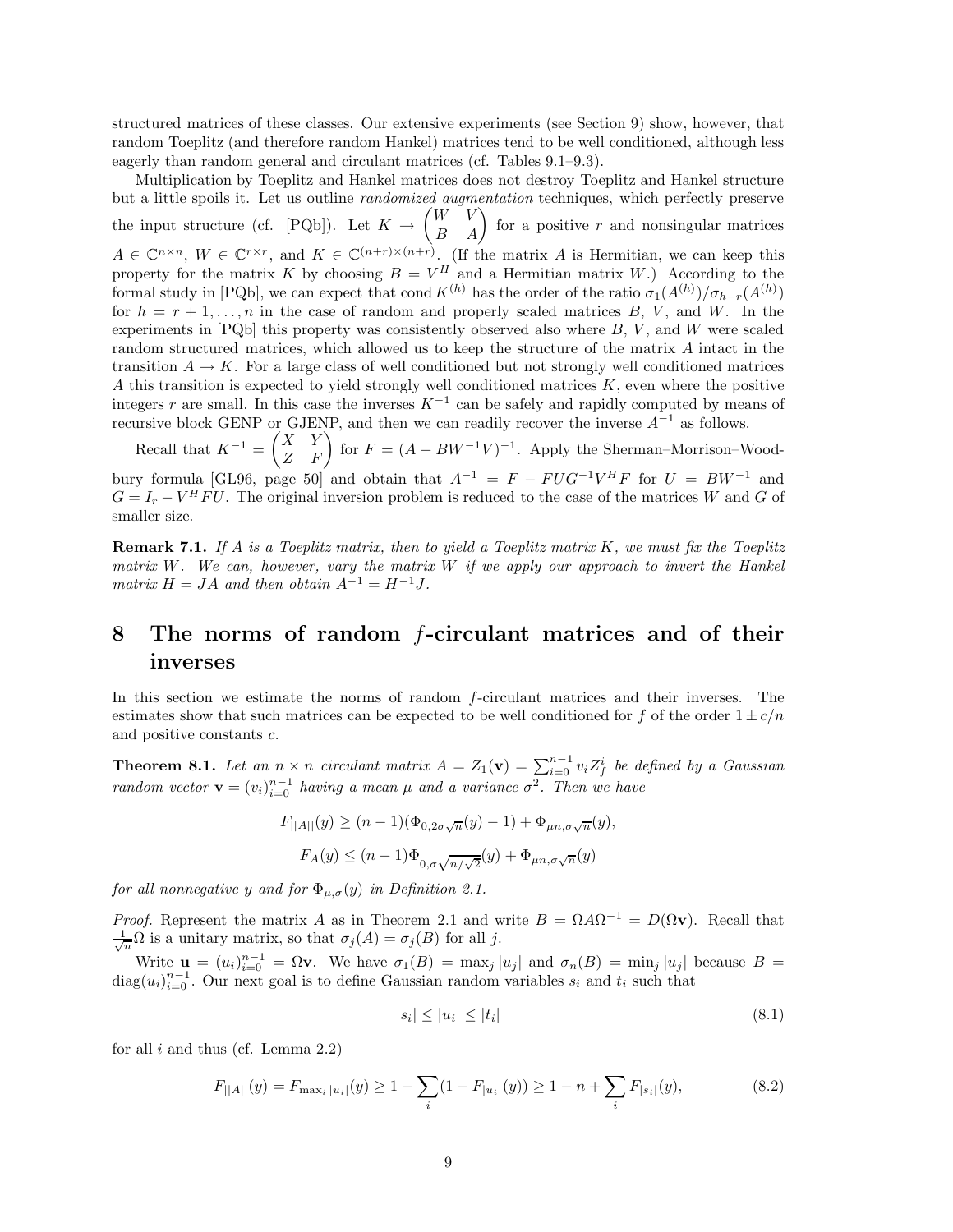$$
1 - F_A(y) = 1 - F_{\min_i |u_i|}(y) \ge 1 - \sum_i F_{|u_i|}(y) \ge 1 - \sum_i F_{|t_i|}(y).
$$
\n(8.3)

Clearly  $u_0 = \sum_{j=0}^{n-1} v_j$  is a Gaussian random variable with the mean  $\mu n$  and variance  $n\sigma^2$ , so that  $s_0 = t_0 = u_0,$ 

$$
F_{|s_0|} = F_{|t_0|} = F_{|u_0|}(y) = \Phi_{\mu n, \sigma \sqrt{n}}(y).
$$
\n(8.4)

Now represent the vector **u** as  $\bar{\mathbf{u}} + \tilde{\mathbf{u}} \sqrt{-1}$  where  $\bar{\mathbf{u}} = (\bar{u}_i)_{i=0}^{n-1} = \text{Re } \mathbf{u}, \, \tilde{\mathbf{u}} = (\tilde{u}_i)_{i=0}^{n-1} = \text{Im } \mathbf{u},$  and Re **z** and Im **z** stand for the real and imaginary parts of a complex vector **z**, respectively.  $\bar{u}$  and  $\tilde{u}$  are real Gaussian random vectors because they are filled with real linear functions  $\bar{u}_i = \sum_{j=0}^{n-1} v_j \cos \frac{$ and  $\tilde{u}_i = \sum_{j=0}^{n-1} v_j \sin \frac{2\pi i j}{n}$  of independent Gaussian random variables  $v_0, \ldots, v_{n-1}$ . For all positive i the Gaussian random variables  $\bar{u}_i$  and  $\tilde{u}_i$  have the same mean zero (because  $\Omega(1,1,\ldots,1)^T$  =  $(n, 0, \ldots, 0)^T)$  and the variances  $\bar{\sigma}_i^2 = \sigma^2 \sum_{j=0}^{n-1} (\cos \frac{2\pi i j}{n})^2$  and  $\tilde{\sigma}_i^2 = \sigma^2 \sum_{j=0}^{n-1} (\sin \frac{2\pi i j}{n})^2$ , respectively. Therefore  $\bar{\sigma}_i^2 + \tilde{\sigma}_i^2 = n\sigma^2$  and thus  $\sigma \sqrt{n/\sqrt{2}} \le \max\{|\bar{\sigma}_i|,|\tilde{\sigma}_i|\} \le \sigma \sqrt{n}$  for all *i*. Now note that  $|u_i|/2 \leq \max\{|\bar{u}_i|, |\tilde{u}_i|\} \leq |u_i|$  and arrive at the desired Gaussian random variables  $s_i$  and  $t_i$  satisfying  $|u_i|/2 \leq \max\{|u_i|, |u_i|\} \leq |u_i|$  and arrive at the desired Gaussian random variables  $s_i$  and  $t_i$  satisfying bounds (8.1) for all positive i and having the mean zero and the variances  $\sigma^2 n/\sqrt{2}$  and  $4\sigma^2 n$ , respectively. Therefore  $|\Phi_{0,\sigma\sqrt{n/\sqrt{2}}}(y)| \leq F_{|u_i|}(y) \leq \Phi_{0,2\sigma\sqrt{n}}(y)$  for all positive *i*. Combine these bounds with relationships (8.2)–(8.4) and obtain the theorem.  $\Box$ 

**Corollary 8.1.** *Under the assumptions of Theorem 8.1 we have*

a) 
$$
F_{||A||}(y) \ge 1 - \sqrt{\frac{2}{\pi}} \left( \frac{1}{a+b} \exp\left(-\frac{(a+2b)a}{2}\right) + \frac{1}{c} \exp\left(-\frac{c^2}{2}\right) \right)
$$
  
for  $y \ge \max\{2(a+b)\sigma\sqrt{n}, |\mu| + c\sigma\sqrt{n}\}$ ,  $a+b \ge 1$ ,  $b = \sqrt{2\ln(n-1)} > 0$ ,  $c \ge 1$ ,  
b)  $F_A(y) \le ((n-1)2^{1/4} + 1) \frac{y}{\sigma} \sqrt{\frac{2}{\pi n}}$  for  $y \ge 0$ .

*Proof.* Combine Theorem 8.1 with Lemma 2.3 a), e), f).

Theorem 2.1 implies that  $\frac{1}{g(n)}\sigma_j(Z_1(\mathbf{v})) \leq \sigma_j(Z_f(\mathbf{v})) \leq g(n)\sigma_j(Z_1(\mathbf{v}))$  for all vectors **v**, scalars f, and  $j = 1, 2, ..., n$  provided  $g(n) = \max\{1, |f|^{2n}\}\max\{1, \frac{1}{|f|^n}\}\)$ . This enables us to extend the estimates of Theorem 8.1 to f-circulant matrices for  $f \neq 0$ . In particular these estimates do not change in the case of skew circulant matrices (for which  $f = -1$ ) and show that  $n \times n$  f-circulant matrices can be expected to be well conditioned where  $\log g(n) = O(\log n)$ .

**Remark 8.1.** *Our extensive experiments (cf. Table 9.2) suggest that the estimates of Theorem 8.1 are rather pessimistic. This is probably because they rely on the bounds of Lemma 2.2, which are crude in this application.*

## **9 Numerical Experiments**

Our numerical experiments with random general, Toeplitz and circulant matrices have been performed in the Graduate Center of the City University of New York. We conducted the tests on a Dell server with a dual core 1.86 GHz Xeon processor and 2G memory running Windows Server 2003 R2. The test Fortran code was compiled with the GNU gfortran compiler within the Cygwin environment. Random numbers were generated with the random number intrincic Fortran function, assuming the uniform probability distribution over the range  $\{x : -1 \leq x < 1\}.$ 

### **9.1 Conditioning tests**

We computed the condition numbers of  $n \times n$  random general, Toeplitz, and circulant matrices for  $n = 2^k$ ,  $k = 5, 6, \ldots$ , with the entries sampled in the range [-1, 1). We also performed the same tests with complex general matrices whose entries had real and imaginary parts sampled at random in the same range  $[-1, 1)$ . We computed the values cond<sub>1</sub>  $T = ||T||_1 ||T^{-1}||_1$  for Toeplitz matrices T and the values cond  $M = ||M|| \, ||M^{-1}||$  for general and circulant matrices M. We performed  $m = 100$  tests for each dimension n and represented the test results in Tables 9.1–9.3.

 $\Box$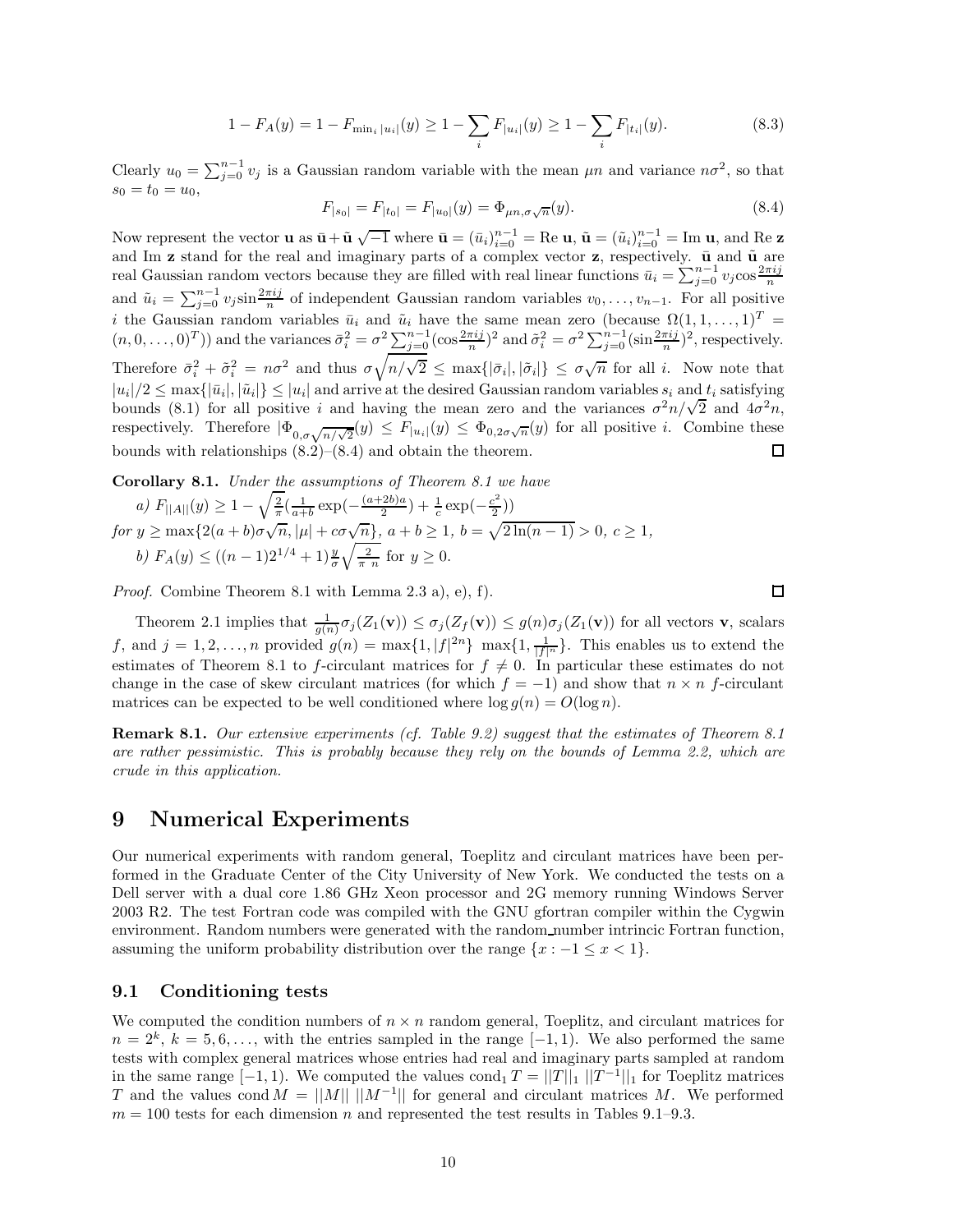### **9.2 Solution of linear systems of equations with multiplicative preconditioning**

We solved 1000 linear systems of equations  $Mx = b$  for each input class for vectors **b** with random coordinates from the range  $[-1, 1)$  and matrices M specified below.

**Input Matrices:**

 $M =$  $\begin{pmatrix} M_k & A \\ B & C \end{pmatrix}$  is an  $n \times n$  matrix,  $M_k$  is a  $k \times k$  matrix, A, B, and C are random Toeplitz matrices such that  $||A|| \approx ||B|| \approx ||C|| \approx ||M_k|| \approx 1, n = 2^s, s = 5, 6, 7, 8, 10,$  and  $k = n/2$ . We have chosen the matrices  $M_k$  as follows.

1) *General matrices*  $M_k = U\Sigma V^H$  where  $\Sigma = \text{diag}(\sigma_i)_{i=1}^k$ ,  $\sigma_i = 1$  for  $i = 1, ..., k - h$ ,  $\sigma_i = 0$  for  $i = k - h + 1, \ldots, k, h = 4$ , and U and V are  $k \times k$  random orthonormal matrices, that is the factors Q in the QR factorization of  $k \times k$  random matrices where the factor R has positive diagonal entries (cf. [H02, Section 28.3]).

2) *Toeplitz-like matrices*  $M_k$  *with nullity*  $h = 4$ *.*  $M_k = c(T, TS)$  for random Toeplitz matrices T of size  $k \times (k-h)$  and S of size  $(k-h) \times h$ , for  $h = 4$ , and for a positive scalar c such that  $||M_k|| \approx 1$ .

#### **Multiplicative preconditioners:**

(a)  $n \times n$  circulant multipliers, each defined by its first column with the n entries +1 and -1 chosen at random,

(b) Householder multipliers  $H = \prod_{i=1}^{h} H_i$ ,  $H_i = I - 2\mathbf{v}_i\mathbf{v}_i^T/\mathbf{v}_i^T\mathbf{v}_i$ , with the vectors  $\mathbf{v}_i$  filled with the integers  $+1$  and  $-1$  chosen at random for all *i*.

#### **Tables**

Tables 9.4 and 9.5 show the test results for the solution of linear systems where we apply GENP with randomized structured preconditioning. For all tests the tables display min, max, and average values of the relative residual norm  $||Mx - b||/||b||$  and the standard deviations. For GENP with preconditioning we show these data before we performed iterative refinement and after the first and sometimes also the third step of it. We continued iterative refinement until we decreased the output residual norms to the level of 10−<sup>14</sup> (achieved by GEPP). The columns **iterations** in our tables show the respective numbers of steps of iterative refinement.

Due to the singularity of the leading block  $M_k$ , the relative residual norms in GENP without preconditioning stayed in the range  $[10, 10^8]$  and were too large to allow iterative refinement. With our randomized structured preconditioning, however, these norms were always small enough to allow rapid iterative refinement to the level achieved in GEPP.

Our tests have also showed that with the growth of the input size the growth of the relative norm was limited.

We repeated our computations where the input entries of the matrix  $M$  were truncated to the single precision. In this case double-precision multipication by our multipliers was error-free. The residual norms remained essentially the same as for the double precision input. This showed that the rounding errors have made all their impact at the elimination stage rather than at the stage of multiplication by preconditioners.

### **9.3 Computation of nmbs**

### **Input Matrices:**

We first defined auxiliary matrices  $M =$  $\begin{pmatrix} M_k & A \\ B & C \end{pmatrix}$  where the blocks  $M_k$ , A, B, and C were defined as in Section 9.2 but for n replaced by  $n = 2<sup>s</sup> - r$ ,  $r = 4$ . Then we defined the input matrices  $M =$  $\begin{pmatrix} \widehat{M} & E \end{pmatrix}$  $\begin{pmatrix} \widehat{M} & E \\ G & K \end{pmatrix}$  where the block G was a random  $r \times (2^s - r)$  Toeplitz matrix,  $\begin{pmatrix} E \\ K \end{pmatrix}$ K  $\sqrt{2}$ =  $\begin{pmatrix} \widehat{M} \\ G \end{pmatrix}$ <sup>1</sup>  $\overline{T},$ and T was a random  $(n - r) \times r$  Toeplitz matrix.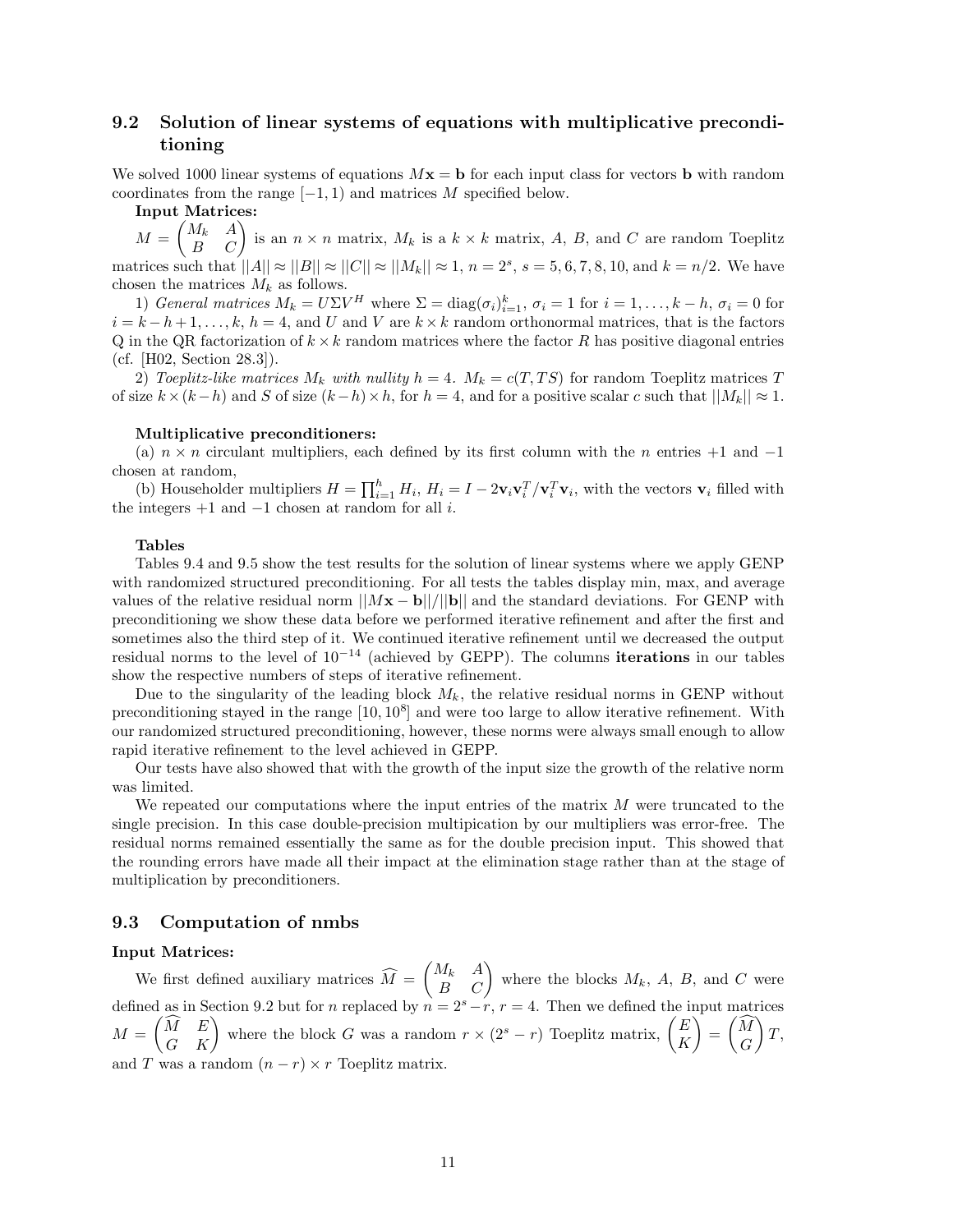We generated **multiplicative preconditioners** in the same way as in Section 9.2. Tables 9.6 and 9.7 display the results of the computation of nmbs for the matrices M based on GJENP with weakly random preconditioning (cf.  $(5.2)$ ). The same format as in Tables 9.4 and 9.5 is used, except that now the tables display the data on the relative residual norms  $||MB||/(||M||||B||)$ .

| size | type    | min                 | max                 | $_{\rm mean}$       | $_{\rm std}$        |
|------|---------|---------------------|---------------------|---------------------|---------------------|
| 32   | real    | $2.4 \times 10^{1}$ | $1.8 \times 10^{3}$ | $2.4 \times 10^{2}$ | $3.3 \times 10^{2}$ |
| 32   | complex | $2.7 \times 10^1$   | $8.7 \times 10^2$   | $1.1 \times 10^{2}$ | $1.1 \times 10^{2}$ |
| 64   | real    | $4.6 \times 10^{1}$ | $1.1 \times 10^{4}$ | $5.0 \times 10^{2}$ | $1.1 \times 10^3$   |
| 64   | complex | $5.2 \times 10^{1}$ | $4.2 \times 10^3$   | $2.7 \times 10^{2}$ | $4.6 \times 10^2$   |
| 128  | real    | $1.0 \times 10^{2}$ | $2.7 \times 10^{4}$ | $1.1 \times 10^{3}$ | $3.0 \times 10^3$   |
| 128  | complex | $1.3 \times 10^2$   | $2.5 \times 10^3$   | $3.9 \times 10^2$   | $3.3 \times 10^2$   |
| 256  | real    | $2.4 \times 10^{2}$ | $8.4 \times 10^4$   | $3.7 \times 10^3$   | $9.7 \times 10^3$   |
| 256  | complex | $2.5 \times 10^{2}$ | $1.4 \times 10^{4}$ | $1.0 \times 10^{3}$ | $1.5 \times 10^3$   |
| 512  | real    | $3.9 \times 10^2$   | $7.4 \times 10^5$   | $1.8 \times 10^{4}$ | $8.5 \times 10^{4}$ |
| 512  | complex | $5.7 \times 10^2$   | $3.2 \times 10^{4}$ | $2.3 \times 10^3$   | $3.5 \times 10^3$   |
| 1024 | real    | $8.8 \times 10^{2}$ | $2.3 \times 10^{5}$ | $8.8 \times 10^3$   | $2.4 \times 10^{4}$ |
| 1024 | complex | $7.2 \times 10^{2}$ | $1.3 \times 10^{5}$ | $5.4 \times 10^3$   | $1.4 \times 10^{4}$ |
| 2048 | real    | $2.1 \times 10^{3}$ | $2.0 \times 10^{5}$ | $1.8 \times 10^4$   | $3.2 \times 10^{4}$ |
| 2048 | complex | $2.3 \times 10^{3}$ | $5.7 \times 10^{4}$ | $6.7 \times 10^3$   | $7.2 \times 10^3$   |

Table 9.1: condition numbers of random matrices

Table 9.2: condition numbers  $\text{cond}_1 T$  of random Toeplitz matrices  $T$ 

| size | min                 | mean                | max                 | std                 |
|------|---------------------|---------------------|---------------------|---------------------|
| 256  | $9.1 \times 10^{2}$ | $9.2 \times 10^{3}$ | $1.3 \times 10^5$   | $1.8 \times 10^{4}$ |
| 512  | $2.3 \times 10^3$   | $3.0 \times 10^{4}$ | $2.4 \times 10^{5}$ | $4.9 \times 10^{4}$ |
| 1024 | $5.6 \times 10^3$   | $7.0 \times 10^{4}$ | $1.8 \times 10^{6}$ | $2.0 \times 10^{5}$ |
| 2048 | $1.7 \times 10^{4}$ | $1.8 \times 10^{5}$ | $4.2 \times 10^6$   | $5.4 \times 10^{5}$ |
| 4096 | $4.3 \times 10^{4}$ | $2.7 \times 10^{5}$ | $1.9 \times 10^{6}$ | $3.4 \times 10^5$   |
| 8192 | $8.8 \times 10^{4}$ | $1.2 \times 10^6$   | $1.3 \times 10^7$   | $2.2 \times 10^6$   |

### **References**

- [AHU74] A. V. Aho, J. E. Hopcroft, J. D. Ullman, *The Design and Analysis of Algorithms.* Addison-Wesley, Reading, MA, 1974.
- [B85] J. R. Bunch, Stability of Methods for Solving Toeplitz Systems of Equations, *SIAM J. Sci. Stat. Comput.*, **6(2)**, 349–364, 1985.
- [BA80] R. R. Bitmead, B. D. O. Anderson, Asymptotically Fast Solution of Toeplitz and Related Systems of Linear Equations, *Linear Algebra and Its Applications*, **34**, 103– 116, 1980.
- [CPV04] G. Codevico, V. Y. Pan, M. Van Barel, Newton-like Iteration Based on Cubic Polynomials for Structured Matrices, *Numerical Algorithms*, **36**, 365-380, 2004.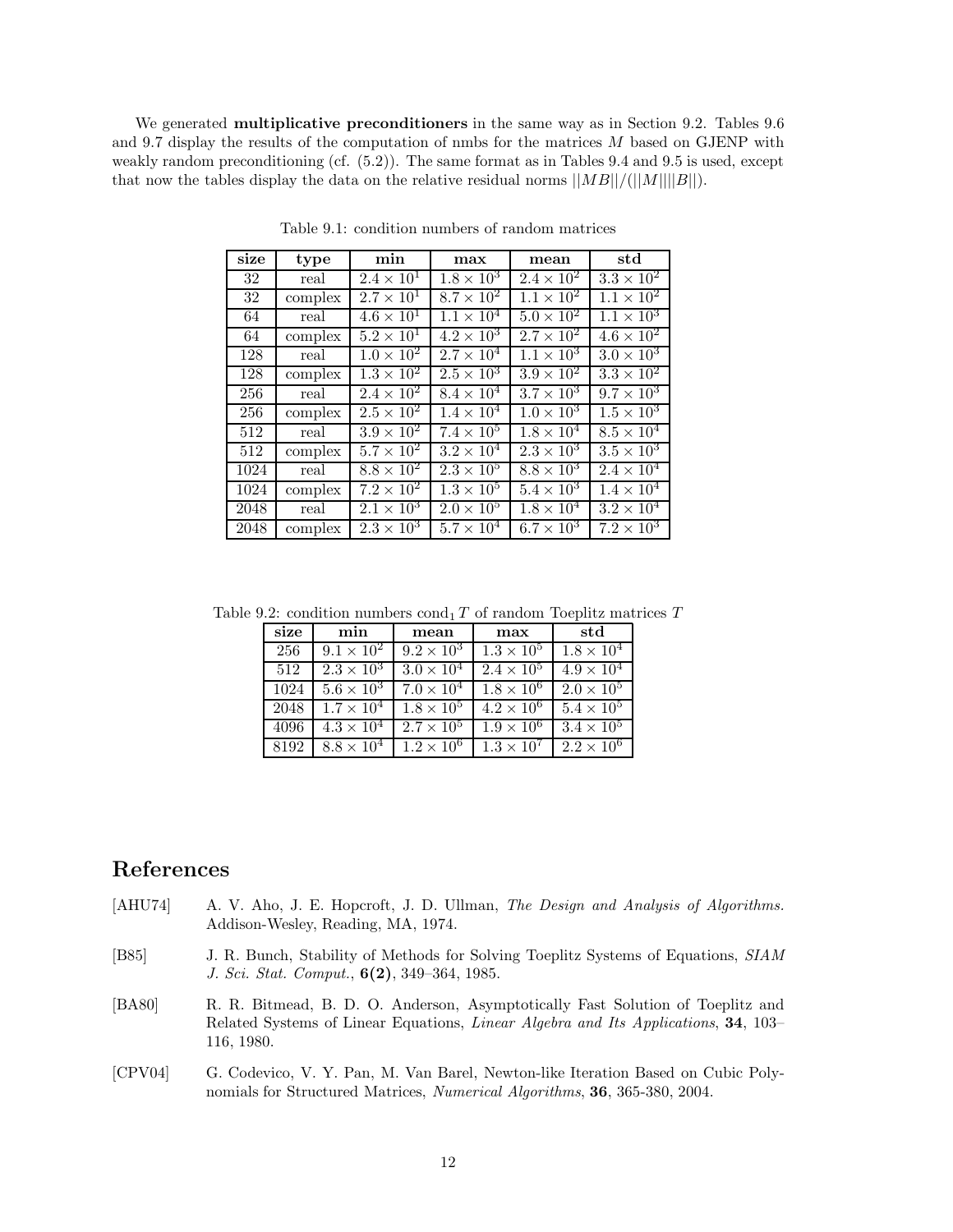| size    | min                 | mean                | max                 | $_{\rm std}$        |
|---------|---------------------|---------------------|---------------------|---------------------|
| 256     | $9.6 \times 10^{0}$ | $1.1 \times 10^{2}$ | $3.5 \times 10^{3}$ | $4.0 \times 10^{2}$ |
| 512     | $1.4 \times 10^{1}$ | $8.5 \times 10^{1}$ | $1.1 \times 10^{3}$ | $1.3 \times 10^2$   |
| 1024    | $1.9 \times 10^{1}$ | $1.0 \times 10^{2}$ | $5.9 \times 10^{2}$ | $8.6 \times 10^{1}$ |
| 2048    | $4.2 \times 10^{1}$ | $1.4 \times 10^2$   | $5.7 \times 10^2$   | $1.0 \times 10^{2}$ |
| 4096    | $6.0 \times 10^{1}$ | $2.6 \times 10^2$   | $3.5 \times 10^3$   | $4.2 \times 10^{2}$ |
| 8192    | $9.5 \times 10^{1}$ | $3.0 \times 10^2$   | $1.5 \times 10^{3}$ | $2.5 \times 10^{2}$ |
| 16384   | $1.2 \times 10^{2}$ | $4.2 \times 10^{2}$ | $3.6 \times 10^3$   | $4.5 \times 10^{2}$ |
| 32768   | $2.3 \times 10^2$   | $7.5 \times 10^{2}$ | $5.6 \times 10^3$   | $7.1 \times 10^{2}$ |
| 65536   | $2.4 \times 10^2$   | $1.0 \times 10^{3}$ | $1.2 \times 10^{4}$ | $1.3 \times 10^3$   |
| 131072  | $3.9 \times 10^2$   | $1.4 \times 10^3$   | $5.5 \times 10^3$   | $9.0 \times 10^{2}$ |
| 262144  | $6.3 \times 10^2$   | $3.7\times10^3$     | $1.1 \times 10^{5}$ | $1.1 \times 10^{4}$ |
| 524288  | $8.0 \times 10^2$   | $3.2 \times 10^3$   | $3.1 \times 10^{4}$ | $3.7 \times 10^3$   |
| 1048576 | $1.2 \times 10^3$   | $4.8 \times 10^{3}$ | $3.1 \times 10^{4}$ | $5.1 \times 10^3$   |

Table 9.3: condition numbers of random circulant matrices

- [CPW74] R.E. Cline, R.J. Plemmons, and G. Worm, Generalized inverses of certain Toeplitz matrices. *Linear Algebra and Its Applications,* **8**, 25–33, 1974.
- [CW90] Coppersmith, S. Winograd, Matrix Multiplicaton via Arithmetic Progressions. *J. Symbolic Comput.*, **9(3)**, 251–280, 1990.
- [D88] J. Demmel, The Probability That a Numerical Analysis Problem Is Difficult, *Math. of Computation*, **50**, 449–480, 1988.
- [DL78] R. A. Demillo, R. J. Lipton, A Probabilistic Remark on Algebraic Program Testing, *Information Processing Letters*, **7**, **4**, 193–195, 1978.
- [DS01] K. R. Davidson, S. J. Szarek, Local Operator Teory, Random Matrices, and Banach Spaces, in *Handbook on the Geometry of Banach Spaces* (W. B. Johnson and J. Lindenstrauss editors), pages 317–368, North Holland, Amsterdam, 2001.
- [E88] A. Edelman, Eigenvalues and Condition Numbers of Random Matrices, *SIAM J. on Matrix Analysis and Applications*, **9**, **4**, 543–560, 1988.
- [GI88] W. Gautschi, G. Inglese, Lower Bounds for the Condition Number of Vandermonde Matrices, *Numerische Math.*, **52**, 241–250, 1988.
- [GKO95] I. Gohberg, T. Kailath, V. Olshevsky, Fast Gaussian Elimination with Partial Pivoting for Matrices with Displacement Structure, *Math. of Computation*, **64**, 1557-1576, 1995.
- [GL96] G. H. Golub, C. F. Van Loan, *Matrix Computations*, Johns Hopkins University Press, Baltimore, Maryland, 1996 (third addition).
- [H02] N. J. Higham, *Accuracy and Stability in Numerical Analysis*, SIAM, Philadelphia, 2002 (second edition).
- [KVB99] P. Kravanja, M. Van Barel, Algorithms for Solving Rational Interpolation Problems Related to Fast and Superfast Solvers for Toeplitz Systems, *SPIE*, 359–370, 1999.
- [M80] M. Morf, Doubling Algorithms for Toeplitz and Related Equations, *Proceedings of IEEE International Conference on ASSP*, 954–959, IEEE Press, Piscataway, New Jersey, 1980.
- [P90] V. Y. Pan, On Computations with Dense Structured Matrices, *Math. of Computation*, **55(191)**, 179–190, 1990. Proceedings version in *Proc. of Intern. Symposium on Symbolic and Algebraic Computation (ISSAC89)*, 34-42, ACM Press, New York, 1989.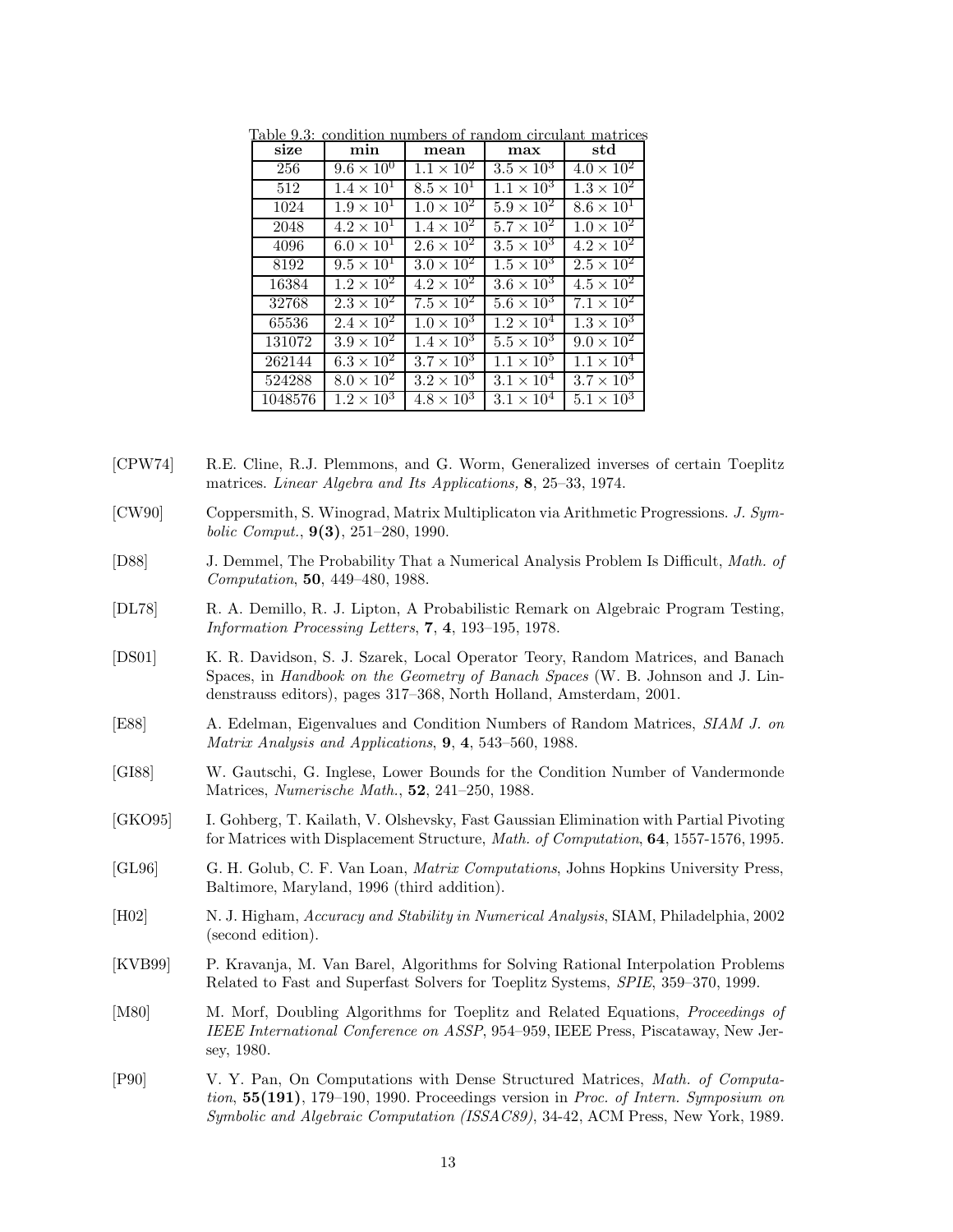| multiplier  | size | iterations       | min                              | max                   | mean                             | $_{\rm std}$                     |
|-------------|------|------------------|----------------------------------|-----------------------|----------------------------------|----------------------------------|
| circulant   | 32   | $\theta$         | $7.8 \times 10^{-15}$            | $1.6 \times 10^{-10}$ | $3.6 \times 10^{-12}$            | $1.8 \times 10^{-11}$            |
| circulant   | 32   | $\mathbf{1}$     | $8.3 \times 10^{-16}$            | $5.7 \times 10^{-12}$ | $7.4 \times 10^{-14}$            | $5.7 \times 10^{-13}$            |
| circulant   | 64   | $\overline{0}$   | $5.9 \times 10^{-14}$            | $1.6 \times 10^{-9}$  | $2.\overline{4 \times 10^{-11}}$ | $1.6 \times 10^{-10}$            |
| circulant   | 64   | $\mathbf{1}$     | $1.7 \times 10^{-15}$            | $7.3 \times 10^{-13}$ | $4.9 \times 10^{-14}$            | $1.2 \times 10^{-13}$            |
| circulant   | 128  | $\overline{0}$   | $3.1 \times 10^{-13}$            | $1.9 \times 10^{-8}$  | $3.5 \times 10^{-10}$            | $2.1 \times 10^{-9}$             |
| circulant   | 128  | $\mathbf{1}$     | $5.2 \times 10^{-15}$            | $1.3 \times 10^{-10}$ | $1.6 \times 10^{-12}$            | $1.3 \times 10^{-11}$            |
| circulant   | 256  | $\boldsymbol{0}$ | $2.7 \times 10^{-12}$            | $3.6 \times 10^{-9}$  | $1.7 \times 10^{-10}$            | $4.6 \times 10^{-10}$            |
| circulant   | 256  | $\mathbf{1}$     | $8.8 \times 10^{-15}$            | $2.8 \times 10^{-12}$ | $1.\overline{6 \times 10^{-13}}$ | $3.5 \times 10^{-13}$            |
| circulant   | 1024 | $\theta$         | $4.0 \times 10^{-10}$            | $3.8 \times 10^{-9}$  | $1.\overline{5 \times 10^{-9}}$  | $1.5 \times 10^{-9}$             |
| circulant   | 1024 | $\mathbf{1}$     | $1.2 \times 10^{-13}$            | $5.1 \times 10^{-13}$ | $2.3 \times 10^{-13}$            | $1.9 \times 10^{-13}$            |
| Householder | 32   | $\theta$         | $4.9 \times 10^{-11}$            | $1.8 \times 10^{-7}$  | $5.8 \times 10^{-9}$             | $2.0 \times 10^{-8}$             |
| Householder | 32   | $\mathbf{1}$     | $4.6 \times 10^{-16}$            | $1.1 \times 10^{-13}$ | $6.1 \times 10^{-15}$            | $1.7 \times 10^{-14}$            |
| Householder | 64   | $\overline{0}$   | $3.\overline{2 \times 10^{-10}}$ | $9.2 \times 10^{-7}$  | $4.1 \times 10^{-8}$             | $1.3 \times 10^{-7}$             |
| Householder | 64   | $\mathbf{1}$     | $8.3 \times 10^{-16}$            | $1.4 \times 10^{-12}$ | $2.8 \times 10^{-14}$            | $1.5 \times 10^{-13}$            |
| Householder | 128  | $\boldsymbol{0}$ | $2.6 \times 10^{-9}$             | $9.9 \times 10^{-6}$  | $2.6 \times 10^{-7}$             | $1.1 \times 10^{-6}$             |
| Householder | 128  | 1                | $1.4 \times 10^{-15}$            | $1.5 \times 10^{-10}$ | $1.5 \times 10^{-12}$            | $1.5 \times 10^{-11}$            |
| Householder | 128  | $\boldsymbol{3}$ | $1.5 \times 10^{-15}$            | $1.5 \times 10^{-12}$ | $3.1 \times \overline{10^{-14}}$ | $1.\overline{5 \times 10^{-13}}$ |
| Householder | 256  | $\overline{0}$   | $1.1 \times 10^{-8}$             | $2.7 \times 10^{-5}$  | $8.8 \times 10^{-7}$             | $3.2 \times 10^{-6}$             |
| Householder | 256  | $\mathbf{1}$     | $2.8 \times 10^{-15}$            | $4.8 \times 10^{-11}$ | $8.2 \times 10^{-13}$            | $5.0 \times 10^{-12}$            |
| Householder | 256  | $\boldsymbol{3}$ | $2.8 \times 10^{-15}$            | $1.3 \times 10^{-12}$ | $5.9 \times 10^{-14}$            | $1.8 \times 10^{-13}$            |
| Householder | 1024 | $\overline{0}$   | $5.0 \times 10^{-6}$             | $3.4 \times 10^{-5}$  | $1.6 \times 10^{-5}$             | $1.3 \times 10^{-5}$             |
| Householder | 1024 | $\mathbf{1}$     | $1.6 \times 10^{-12}$            | $1.2 \times 10^{-11}$ | $6.7 \times 10^{-12}$            | $4.7 \times 10^{-12}$            |
| Householder | 1024 | $\overline{3}$   | $1.9 \times 10^{-14}$            | $1.7 \times 10^{-13}$ | $7.1 \times 10^{-14}$            | $6.5 \times 10^{-14}$            |

Table 9.4: residual norms of the solutions of Toeplitz-like linear systems

- [P01] V. Y. Pan, *Structured Matrices and Polynomials: Unified Superfast Algorithms*, Birkhäuser/Springer, Boston/New York, 2001.
- [P08] V. Y. Pan, Newton's Iteration for Matrix Inversion, Advances and Extensions, in *Matrix methods: Theory, Algorithms and Applications* (dedicated to the Memory of Gene H. Golub, edited by Vadim Olshevsky and Eugene Tyrtyshnikov), pages 364–381, World Scientific Publishing, 2008.
- [PGMQ] V. Y. Pan, D. Grady, B. Murphy, G. Qian, R. E. Rosholt, A. Ruslanov, Schur Aggregation for Linear Systems and Determinants, *Theoretical Computer Science*, *Special Issue on Symbolic–Numerical Algorithms* (D. A. Bini, V. Y. Pan, and J. Verschelde editors), **409**, **2**, 255–268, 2008.
- [PKRK06] V. Y. Pan, M. Kunin, R. E. Rosholt, H. Kodal, Homotopic Residual Correction Processes, *Math. of Computation*, **75**, 345–368, 2006.
- [PQa] V. Y. Pan, G. Qian, Randomized Preprocessing of Homogeneous Linear Systems of Equations, Technical Report TR 2009008, *Ph.D. Program in Computer Science*, *Graduate Center, the City University of New York*, 2009.

Available at http://www.cs.gc.cuny.edu/tr/techreport.php?id=352

[PQb] V. Y. Pan, G. Qian, Solving Linear Systems with Randomized Augmentation, Technical Report TR 2009009, *Ph.D. Program in Computer Science*, *Graduate Center, the City University of New York*, 2009.

Available at http://www.cs.gc.cuny.edu/tr/techreport.php?id=352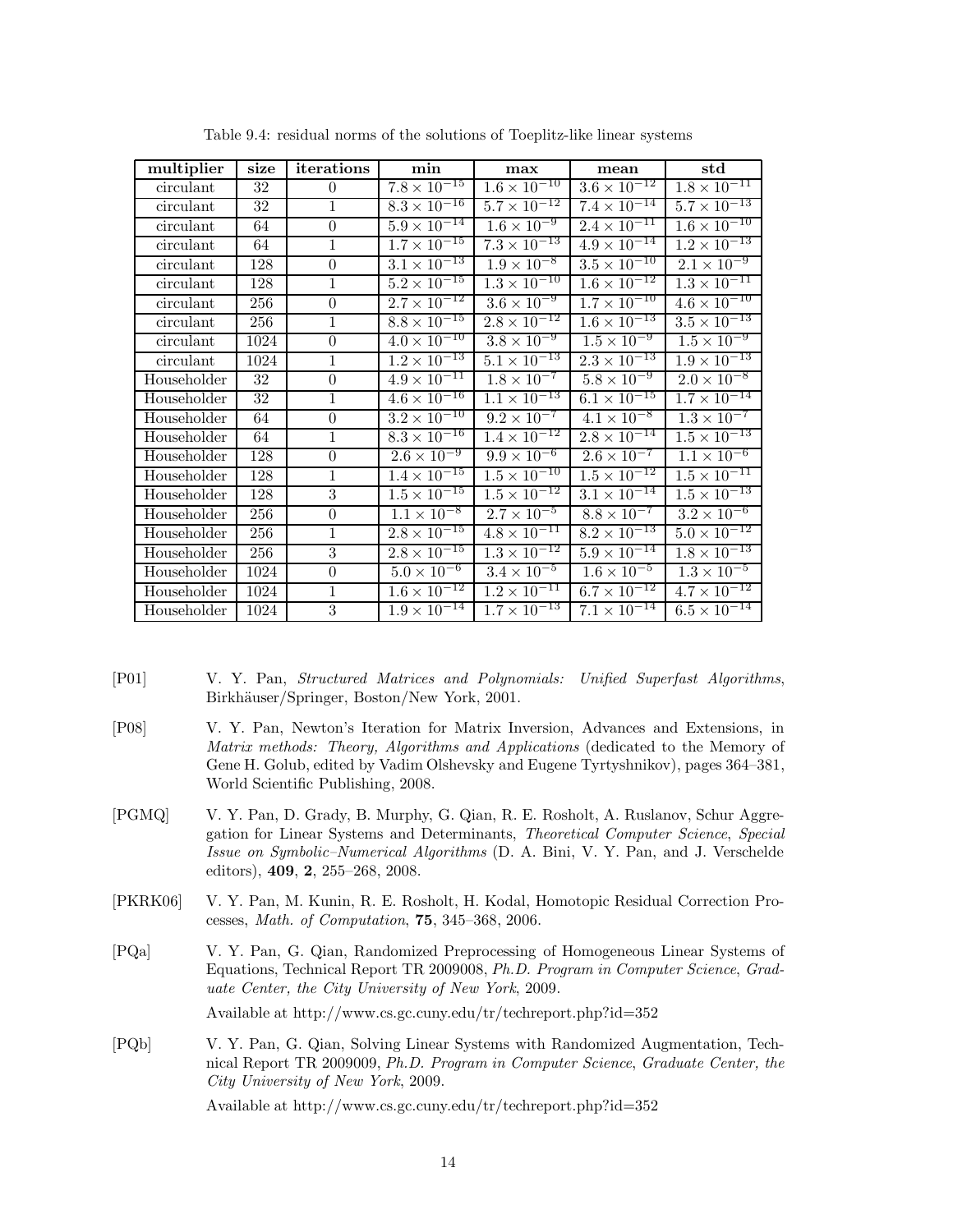| multiplier  | size | iterations     | min                              | max                   | mean                             | $_{\rm std}$                     |
|-------------|------|----------------|----------------------------------|-----------------------|----------------------------------|----------------------------------|
| circulant   | 32   | $\theta$       | $9.1 \times 10^{-15}$            | $5.4 \times 10^{-12}$ | $5.7 \times 10^{-13}$            | $1.1 \times 10^{-12}$            |
| circulant   | 32   | $\mathbf{1}$   | $1.1 \times 10^{-15}$            | $7.8 \times 10^{-14}$ | $9.7 \times 10^{-15}$            | $1.\overline{4 \times 10^{-14}}$ |
| circulant   | 64   | $\Omega$       | $4.7 \times \overline{10^{-14}}$ | $8.0 \times 10^{-11}$ | $4.0 \times 10^{-12}$            | $1.\overline{1 \times 10^{-11}}$ |
| circulant   | 64   | $\mathbf{1}$   | $1.9 \times 10^{-15}$            | $5.3 \times 10^{-13}$ | $2.3 \times 10^{-14}$            | $5.4 \times 10^{-14}$            |
| circulant   | 128  | $\Omega$       | $2.8 \times 10^{-13}$            | $2.1 \times 10^{-10}$ | $1.6 \times 10^{-11}$            | $3.1 \times 10^{-11}$            |
| circulant   | 128  | $\mathbf{1}$   | $4.\overline{3 \times 10^{-15}}$ | $1.6 \times 10^{-12}$ | $6.6 \times 10^{-14}$            | $1.8 \times 10^{-13}$            |
| circulant   | 256  | $\Omega$       | $1.7 \times 10^{-12}$            | $1.4 \times 10^{-7}$  | $2.0 \times 10^{-9}$             | $1.5 \times 10^{-8}$             |
| circulant   | 256  | $\mathbf{1}$   | $8.3 \times 10^{-15}$            | $4.3 \times 10^{-10}$ | $4.5 \times 10^{-12}$            | $4.3 \times 10^{-11}$            |
| circulant   | 1024 | $\theta$       | $1.7 \times 10^{-10}$            | $4.4 \times 10^{-9}$  | $1.4 \times 10^{-9}$             | $2.1 \times 10^{-9}$             |
| circulant   | 1024 | $\mathbf{1}$   | $3.4 \times 10^{-14}$            | $9.9 \times 10^{-14}$ | $6.8 \times 10^{-14}$            | $2.7 \times 10^{-14}$            |
| Householder | 32   | $\overline{0}$ | $5.5 \times 10^{-15}$            | $2.3 \times 10^{-11}$ | $1.0 \times 10^{-12}$            | $3.1 \times 10^{-12}$            |
| Householder | 32   | 1              | $4.1 \times 10^{-16}$            | $1.8 \times 10^{-13}$ | $4.\overline{5 \times 10^{-15}}$ | $1.8 \times 10^{-14}$            |
| Householder | 64   | $\overline{0}$ | $2.9 \times 10^{-14}$            | $1.8 \times 10^{-10}$ | $3.6 \times 10^{-12}$            | $1.9 \times 10^{-11}$            |
| Householder | 64   | 1              | $5.8 \times 10^{-16}$            | $3.6 \times 10^{-13}$ | $9.0 \times 10^{-15}$            | $3.8 \times 10^{-14}$            |
| Householder | 128  | $\theta$       | $1.2 \times 10^{-13}$            | $9.1 \times 10^{-10}$ | $2.4 \times 10^{-11}$            | $1.0 \times 10^{-10}$            |
| Householder | 128  | $\mathbf{1}$   | $1.2 \times 10^{-15}$            | $4.8 \times 10^{-13}$ | $1.9 \times 10^{-14}$            | $6.0 \times 10^{-14}$            |
| Householder | 256  | $\overline{0}$ | $1.1 \times 10^{-12}$            | $3.2 \times 10^{-8}$  | $4.5 \times 10^{-10}$            | $3.2 \times 10^{-9}$             |
| Householder | 256  | $\mathbf{1}$   | $2.0 \times 10^{-15}$            | $6.4 \times 10^{-13}$ | $2.7 \times 10^{-14}$            | $8.2 \times 10^{-14}$            |
| Householder | 1024 | $\theta$       | $3.2 \times 10^{-11}$            | $2.7 \times 10^{-9}$  | $8.6 \times 10^{-10}$            | $1.3 \times 10^{-9}$             |
| Householder | 1024 | $\mathbf{1}$   | $1.6 \times \overline{10^{-14}}$ | $9.5 \times 10^{-14}$ | $4.3 \times 10^{-14}$            | $3.7 \times 10^{-14}$            |

Table 9.5: residual norms of the solutions of linear systems in the case of general matrices  $M_k$ 

- [PRW02] V. Y. Pan, Y. Rami, X. Wang, Structured Matrices and Newtons Iteration: Unified Approach, *Linear Algebra and Its Applications*, **343/344**, 233–265, 2002.
- [PY] V. Y. Pan, X. Yan, Additive Preconditioning, Eigenspaces, and the Inverse Iteration, *Linear Algebra and Its Applications*, **430**, 186–203, 2009.
- [S80] J. T. Schwartz, Fast Probabilistic Algorithms for Verification of Polynomial Identities, *Journal of ACM*, **27**, **4**, 701–717, 1980.
- [SST06] A. Sankar, D. Spielman, S.-H. Teng, Smoothed Analysis of the Condition Numbers and Growth Factors of Matrices, *SIAM Journal on Matrix Analysis*, **28**, **2**, 446–476, 2006.
- [VB99] M. Van Barel, A Supefast Toeplitz Solver, 1999. Available at http://www.cs.kuleuven.be/ marc/software/index.html
- [VBHK01] M. Van Barel, G. Heinig, P. Kravanja, A Stabilized Superfast Solver for Nonsymmetric Toeplitz Systems, *SIAM Journal on Matrix Analysis and Applications*, **23**, **2**, 494–510, 2001.
- [VBK98] M. Van Barel, P. Kravanja, A Stabilized Superfast Solver for Indefinite Hankel Systems, *Linear Algebra and its Applications*, **284**, **1–3**, 335–355, 1998.
- [W04] M. Wschebor, Smoothed Analysis of κ(a), *J. of Complexity*, **20**, 97–107, 2004.
- [Z79] R. E. Zippel, Probabilistic Algorithms for Sparse Polynomials, *Proceedings of EU-ROSAM'79, Lecture Notes in Computer Science*, **72**, 216–226, Springer, Berlin, 1979.